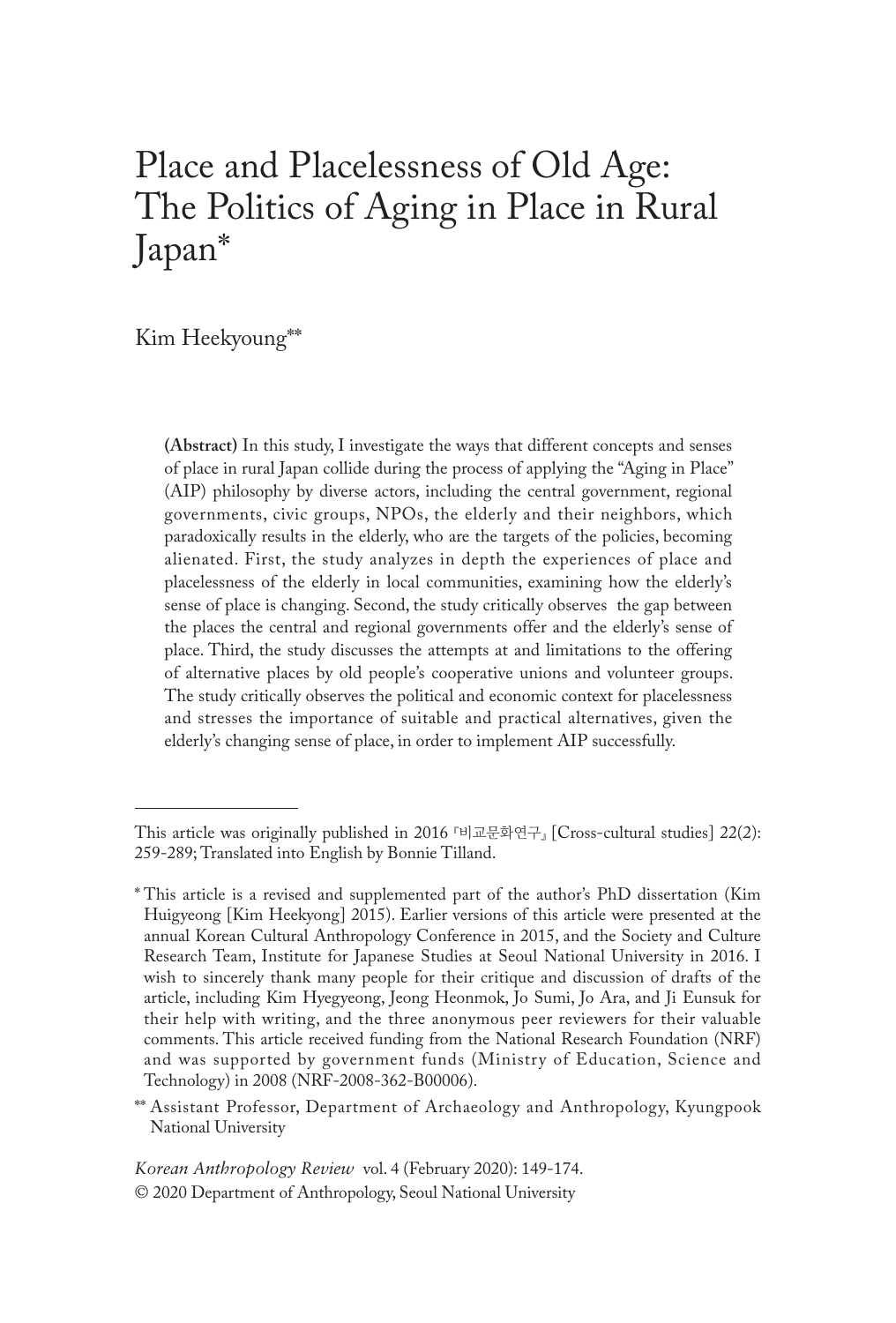The aging of populations has been progressing on a global scale, and "Aging in Place" (hereafter AIP) has emerged as a central philosophy for residence and welfare policies for the elderly (Iecovich 2014). The US Centers for Disease Control and Prevention defines AIP as "the ability to live in one's own home and community safely, independently, and comfortably, regardless of age, income, or ability level" (Centers for Disease Control and Prevention n.d.). This also encompasses the attempt to expand community care programs for the elderly, which had previously supported the elderly until end-of-life in their homes or communities rather than in hospitals and institutions, to the regional level. Additionally, an everincreasing number of studies indicates that guaranteeing AIP improves the elderly's quality of life and explores concrete methods of doing so (Kim Yeongju 2006; Kaup 2009; Iijima 2012; Obuchi 2014; McCunn and Gifford 2014; Singelenberg, Stolarz, and McCall 2014).

However, there are also critical viewpoints raised regarding the policies based on discussion of the AIP philosophy. Firstly, some argue that there is a need to critically examine the implementation methods of elderly welfare policies because the AIP philosophy has gained much politico-economic justification, on the grounds that caring for the elderly in their homes more effectively reduces social costs than building new facilities (Minkler 1996; Chappell, Havens, Hollander, Miller, and McWilliam 2004; Jo Ara 2013). In particular, Jo Ara (2013) criticizes the AIP promoted in housing policies for the elderly in Japan as being intended to relieve the government's deficit rather than focusing on the choices of the elderly themselves, which has resulted in limiting options for the elderly.

What all of the debates over AIP have in common are the implications for the necessity of research on what AIP is and how it is understood from the perspective of the elderly themselves (Keeling 1999; Frank 2002; Means 2007; Wiles, Leibing, Guberman, Reeve, and Allen 2011; Löfqvist, Granbom, Himmelsbach, Iwarsson, Oswalk, and Haak 2013; Bascu, Jeffery, Abonyi, Johnson, Novik, Martz, and Oosman 2014; Hillcoat-Nallétamby and Ogg 2014). This suggests that there is a discrepancy between the space where the elderly wish to spend their final days and the space dealt with in the AIP framework of policy and welfare discourses.

The first goal of this research is to examine, in depth, the elderly's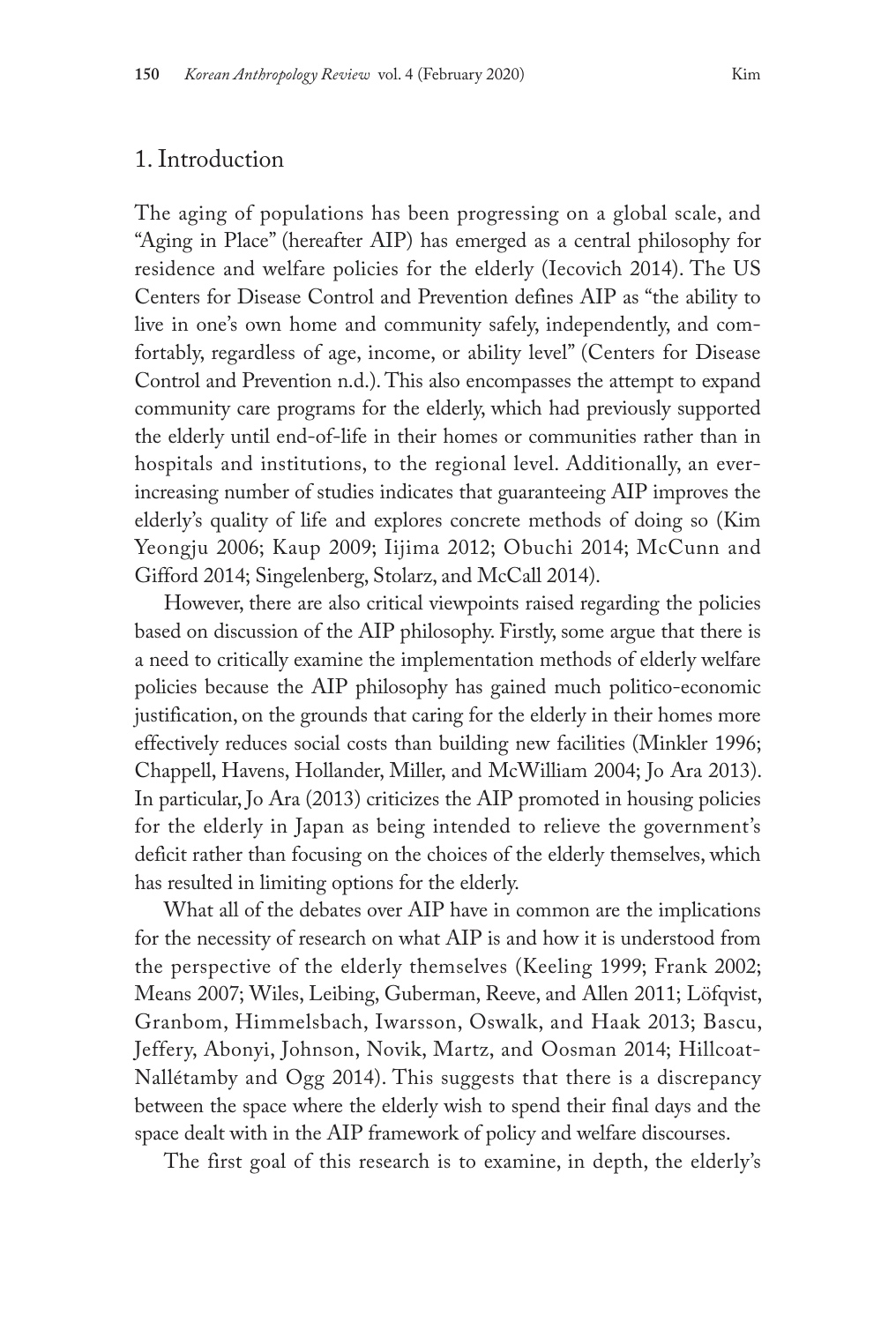experience of place and placelessness.**<sup>1</sup>** The second goal is to critically examine how different the places suggested by central and local governments are from the elderly's places. The third goal is to discuss the efforts and limitations of alternative places offered by cooperative societies and citizen volunteer organizations for the elderly. Through the above discussions, this research seeks to critically examine the paradox whereby the elderly's sense of place is not properly reflected, as aspects and facts collide in the process of implementing AIP among actors with different concepts of place and senses of place.

For this purpose, this research was carried out through preliminary surveys in rural areas around Saku City in Nagano Prefecture from June to September 2009 and full surveys from June 2010 to May 2011. Additionally, supplementary surveys were carried out between January and February 2015. Saku City in Nagano Prefecture is a city of 100,000 people in a fundamentally agricultural region, in which forests take up 40.2 percent of the area; farm plots and fields, 27.1 percent; houses, 5.7 percent; and the remaining 27 percent is taken up by other categories. Of the total population, 28.1 percent is over 65 years of age (Saku City 2014).

Saku City in Nagano Prefecture was selected for this study because, as the recent Japanese residential policies have been focused on the scarcity of residences for the elderly in urban areas,**<sup>2</sup>** they do not properly reflect rural conditions ( Jo Ara 2013). Also, the rural areas are less fragmented than the urban areas, and there has been a tendency to reproduce these regions as static spaces where deep attachment remains (Escobar 2001). Thus, the

**<sup>1</sup>** In general, "placelessness" refers to the loss of distinctive characteristics and homogenizing in the process of industrial development and standardization of the landscape that ultimately leads to a loss of a unique sense of place (Gregory, Johnston, Pratt, Watts, and Whatmore 2011).

**<sup>2</sup>** According to a Ministry of Internal Affairs and Communications report (2013), the proportion of houses owned by the residents in Japan is 61.7 percent, of which 42.2 percent are not made of wood, and 42.4 percent are apartment houses; but in Nagano Prefecture, the proportion of houses owned by the residents is 73 percent, with 21.9 percent not made of wood, and 20.9 percent are apartment houses. In particular, in the case of elderly over 65, the proportion of houses owned by the residents was 92.1 percent, with the rate of rental no more than 7.8 percent. So, while the issue of securing housing was a problem in cities, in rural regions, such as in Nagano prefecture, the problems were those of how to solve the issue of houses standing empty, how to preserve the elderly's lifestyles in the midst of the collapse of local community, and how to repair and maintain the houses they owned. Thus, we can see that the residence issues in urban and rural regions are qualitatively different.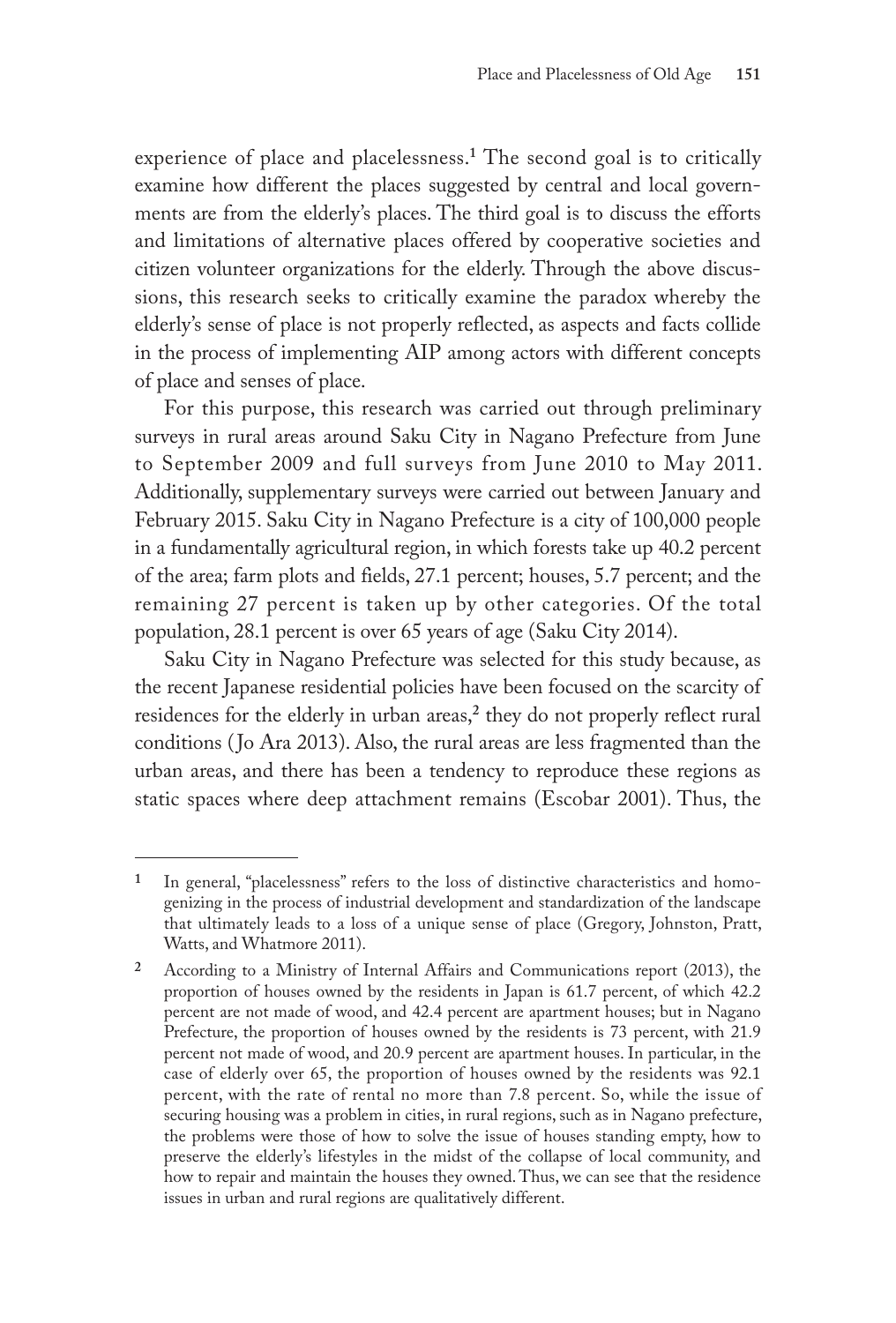example of Saku City in Nagano is a good lens through which we can critically observe how AIP ideology is being implemented in contemporary Japanese society. In order to protect the confidentiality of the research participants, the names of places and people have been changed to pseudonyms. The age of research informants, noted in parentheses, reflects their age at the time of interview.

# 2. Theoretical Considerations of Place and Sense of Place

It is unclear what standard the literature supporting and advocating AIP adopts when determining the scope of "place" (Cutchin 2003). Some define place as being equal to the houses or facilities in which the elderly reside, for which AIP is defined as an extension of community care for the elderly (Kim Yeongju 2006; Koshida 2011; Abe and Ohnuma 2014), while others extend the concept to include the community in which the elderly live ( Joseph and Chalmers 1995; Scharlach, Graham, and Lehning 2011). Although "community" can refer to a house or neighborhood living spaces (Ohashi and Kato 2014; Suzuki 2014), in policy discourse it generally refers to the administrative area in which elderly's houses are located. In this sense, in AIP discourse, there is no clear standard for "place," and it is defined according to convenience, depending on the situation; but a common definition in humanities and social sciences is that of "a static and secure lifeworld based on a particular locality" ( Jeong Yongmun 2013: 116).

In line with the definition of place as "a static and secure lifeworld," the elderly's sense of place is assumed to be a rooted and fixed emotion about a place (Tahara and Kamiya 2002; Ide, Yamamoto, Uno, Suzuki, Ito, Hayakawa, and Miyaji 2014). In particular, it is emphasized that the elderly's attachment to the places where they have lived is much stronger in comparison with other age groups (Rubinstein and Parmelee 1992). Thus, it is necessary to apply AIP ideology in order to understand the "unique" attachment to place of the elderly from a solid logical foundation.

However, experiences of and sense of place are not fixed. Sociologists and anthropologists who theorize the process by which a sense of locality is created emphasize that place is not static and stable; instead, it is discontinuous and multivocal (Appadurai 1988; Rodman 1992). In addition, many scholars advocate for the need to pay greater attention to how sense of place and identity are changing with erosion of borders and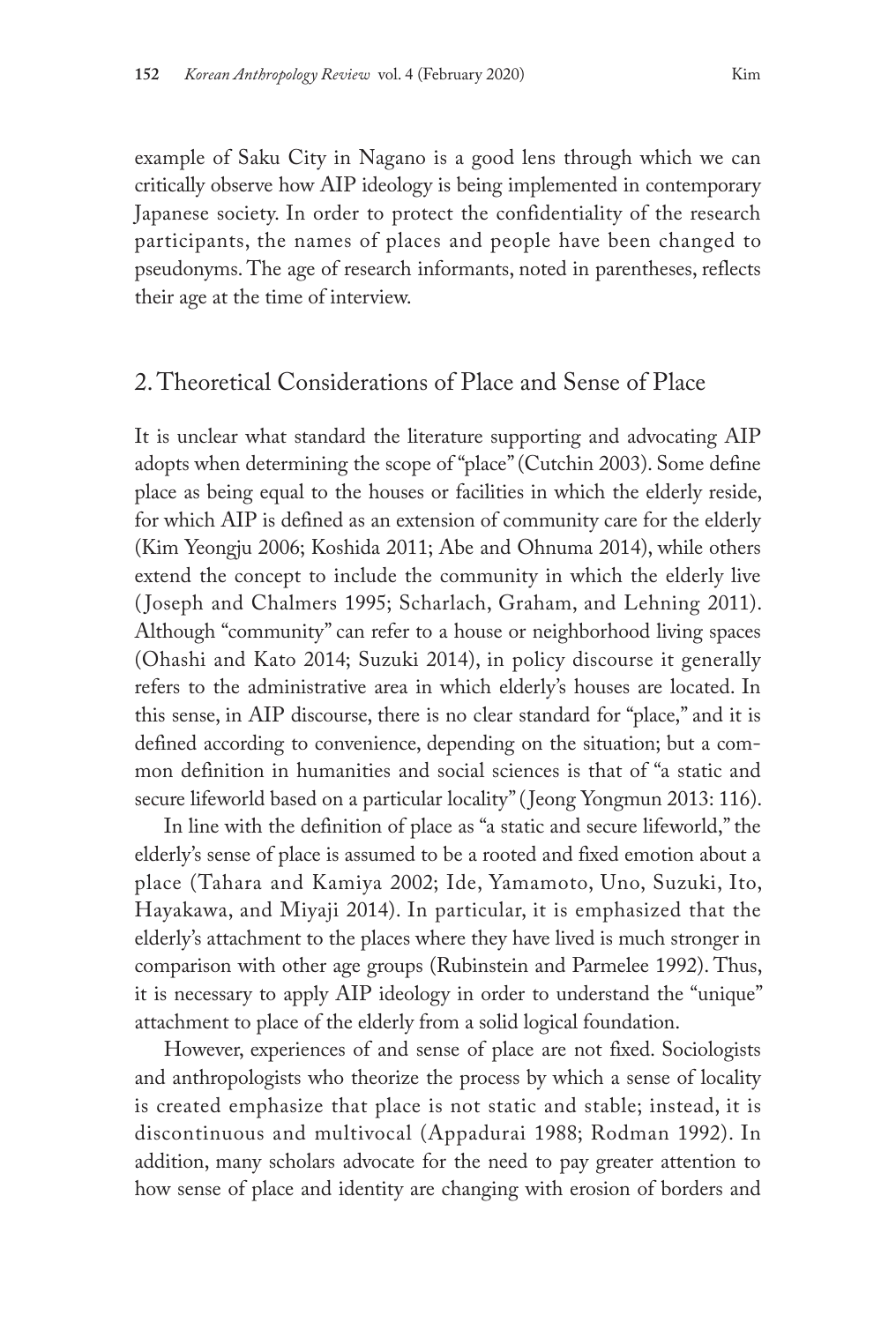increasingly common experiences of diaspora (Gupta and Ferguson 1992). Accordingly, some contend there is a need to consider the changes that arise with the disappearance of previously significant places and the expansion of the non-place (Jeong Yongmun 2013).

While many scholars focus on the progress of deterritorialization and loss of place, others continue to stress the importance of considering the practices based on place (Geertz 1996). There is a need to be mindful of the fact that, no matter how saturated a place becomes with intersecting, diverse political and economic forces, people still try to maintain a sense of meaning and attach meaning to particular places (Feld and Basso 1996; Kim Hyeongyeong 2015). Therefore, our task now is to proactively attend to what it means to put into practice the protection of place under global conditions, as deterritorialization progresses (Rodman 1992; Escobar 2001).

In light of the above, this research does not regard the elderly's place and sense of place as a given, but rather it examines how they are formed amidst the interactions between the different interpretations and diverse stakeholders' attempts at intervention. Thus, I investigate the political significance of the elderly's attempts to protect or forfeit a place and the political and economic context in which placelessness is occurring.

# 3. Elderly's Experiences of Place and Placelessness

### *1) Elderly's Experiences of Place and the Status of AIP Practice*

In this section, I consider, in depth, the elderly's experience with place. According to scholarly discussions focusing on the nature of place, places are not clearly defined entities such as physical locations or landscapes. Because a place is a multivocal experience or landscape that is created as people living in it share symbols and values and forge relationships (Ingold 1993), "the people who live in a place are the place, and the place is the people who live in the place" (Ralph 2005: 77–88). In this research, I thoroughly examine the relationship with houses and neighbors that constitutes the core of elderly's experience of place in the Saku region.

Many elders in Saku City were still living in houses built when they first met their spouses. After their children had grown up and married, and even after their spouses had passed away, the elderly continued to live in their houses. Upon visiting them, it was possible to see that many elders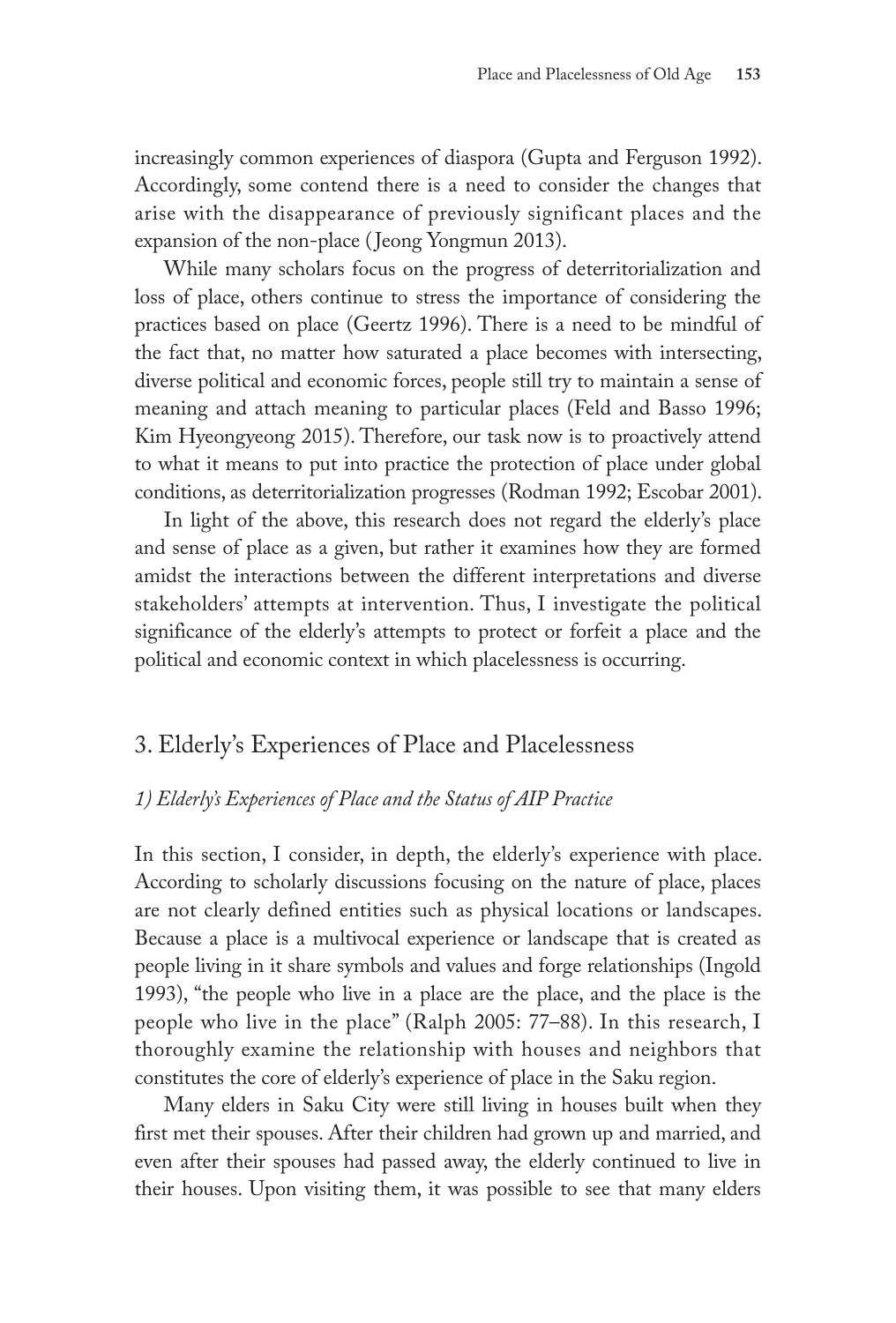

**Figure 1.** The kitchen of Manabe-san, who lives alone.

were living with the old objects that had belonged to their children, who had moved out, and those that had belonged to their deceased spouses. For example, Figure 1 shows the kitchen of a chief informant, Manabe-san (female, 70 years). Manabe-san's husband had passed away two years prior, and she had lived alone since her son and daughter each married. Although she lived alone for years after her husband's death, she did not get rid of her husband's and children's belongings.

Typically, the elderly in Saku City start their mornings at the family Buddhist altar, offering rice and water for deceased relatives and ancestors. Sometimes they offer the bread they themselves eat for breakfast, in place of rice. When guests visit and bring fruit or sweets, the treats are brought to the altar before being eaten. In the evenings, the water is dumped out and the altar's doors are closed. The reason the elderly look after the altar so faithfully is that they think it is where the spirits of family members who have gone to the other world reside and where they will soon go themselves (Smith 1999; Yanagita 2016). Seen from the outside, it appears that the elderly are alone in an empty place after everyone else has left; but to the elderly, they are not in an empty house. Instead, it is a place full of memories of living with their children who had needed their care, and also a place where, despite the change in form of existence, the spirits of their family members remain for them to care for.

The belongings of family members and the memories and related duties were helping the elderly maintain their identity of "still active worker." The elderly in Saku City tended small plots of cultivated land near their homes, where they grew enough to share with their neighbors.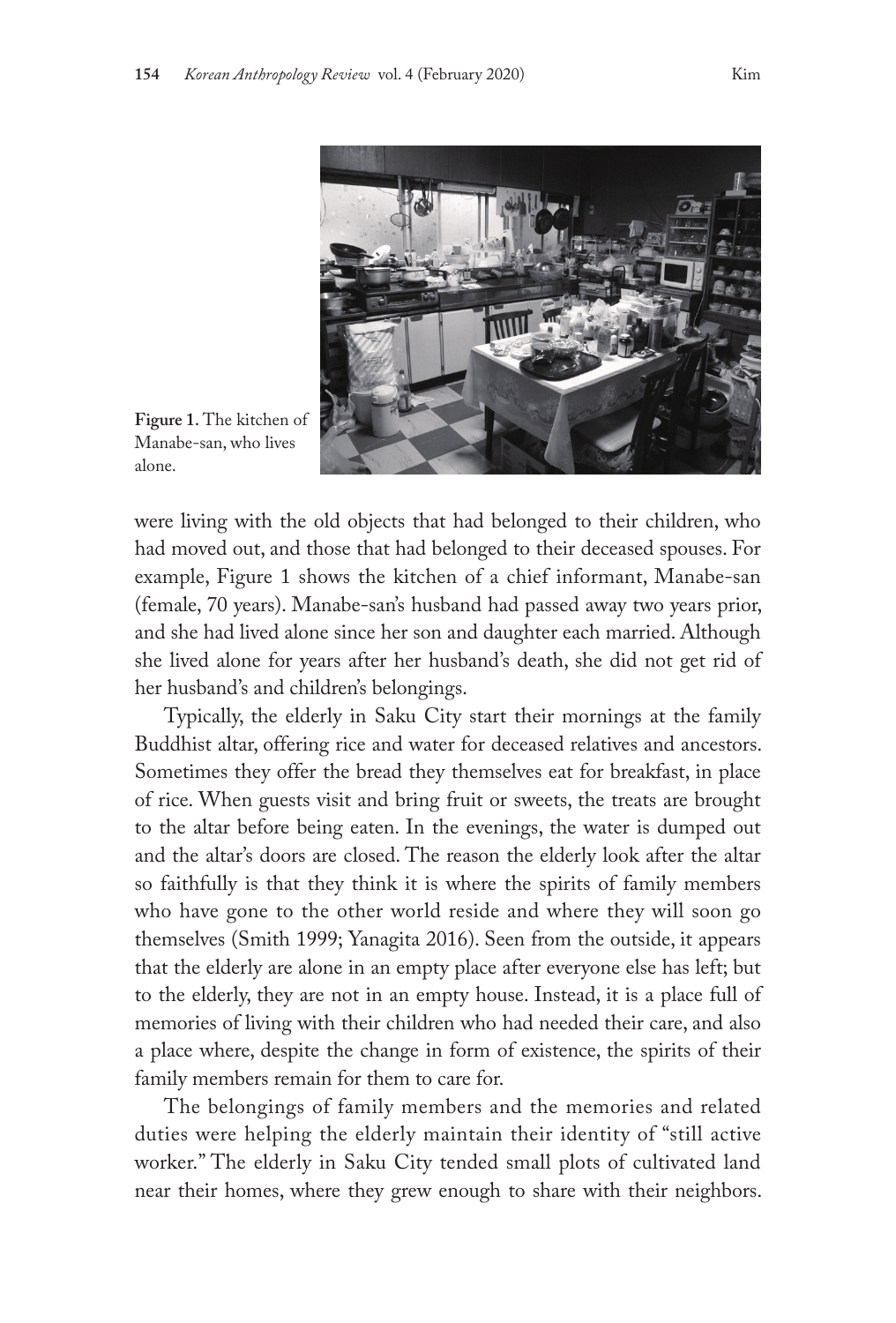In summer, when it was hard to work during the day, they would wake up at 6 a.m. to care for the land. They considered it rewarding to send the crops they harvested to their children and grandchildren living far away.

Additionally, most of the elderly were still using old electronic appliances. This was not only because they were conservation-minded, but also because if they bought a new appliance, they would have to take a lot of time to learn how to use it, and there was no one nearby to teach them. With the help of these old objects, the elderly were able to continue their daily chores as they had done in the past, and thus maintain their identity through their tasks ( Jeong Jinung 2000).

Neighbors were other entities that helped the elderly maintain their identity as autonomous beings, without their family or the state's help. In order to overcome the problem of not being able to receive help from family living far away or from official systems, the elderly established a system of mutual aid with their neighbors. The elderly in Saku City kept the custom of having tea with neighbors at least once a week. The researcher was able to carry out participant observation with the elderly while drinking tea, and on several occasions, neighbors passing by spontaneously joined the conversation while sitting with a cup of tea.

Through these tea times, the elderly eased their loneliness and solved difficulties in their daily lives. In particular, for elderly women whose spouses had died, the friends they drank tea with were "more important than the state." Ninety-year-old Toko-san (female), who was a former healthcare worker, visited friends to drink tea at least once a week. Toko-san said with a grin, "Those services that charge by the hour, like housecleaning, not covered by insurance,**<sup>3</sup>** that come every week and talk to you and do your laundry for you if you're hurting—what use do I have for those? I go and talk, check in with friends, and take care of everything myself."

In fact, through visiting for tea, the elderly resolved many problems in their everyday lives. When the elderly needed to buy things at the market

**<sup>3</sup>** In Saku City, every month on fixed days and at fixed times, one would throw away garbage with one's own name written on the bag. According to the guidelines, one could throw away combustible garbage eight times in each month; but for garbage that would end up in landfills, including plastics, cans, clothing and bags, bottles, and newspapers, one could only throw these out once a month. Moreover, one had to throw out the garbage between 6:30 a.m. and 7:30 a.m. on that day, and the place to throw out garbage was quite far. Because of these difficulties, some families saved up garbage for a long time before setting it out.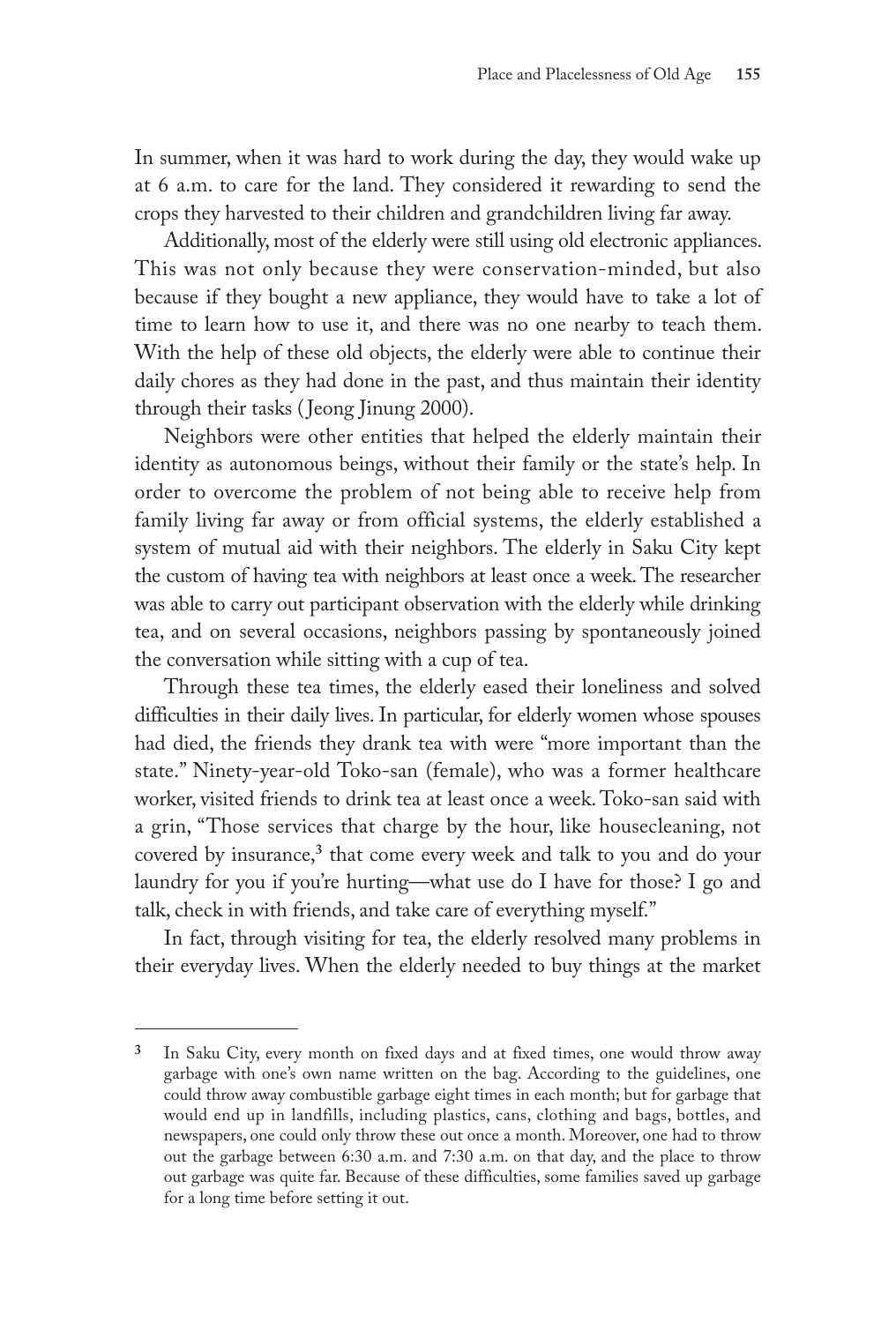or visit the hospital, they made arrangements in their schedules over tea. Through maintaining connections over tea, they found others to take out the garbage, do laundry, or do other household chores when they were sick in bed. In particular, when elderly women needed an appliance fixed, heavy things moved, or a ride somewhere, they would receive help from their friends' husbands. And elderly men living alone relied on friends' wives to cook homemade meals for them. Whenever the elderly required something or someone, they utilized their network of connections.

Additionally, the elderly in Saku City maintained cooperative relationships with small stores in the region and maintained their identities as active consumers. For example, in the case of Kotsu-san (female, 72 years), who had lived alone since the death of her husband, she bought electronics from the small store in the neighborhood rather than the big store in the city. When asked why she would not shop at the big store, which had a wider variety of products and relatively cheaper prices, Kotsu-san replied, "I can't treat the local stores in town like they're not precious to me," explaining that this was a kind of "human relations." In 2011, when the country switched to digital satellite broadcasting, Kotsu-san needed to buy a new digital television and called the store she always frequented. The store owner not only chose a television set with the features she needed for a good price but visited Kotsu-san's house to install it, including the antenna. If she had bought the television from the store in the city, she may have bought it at a somewhat lower price, but she would have had to figure out all the burdensome details by herself, such as which model was good for her, how to install it, how it worked, etc. "This is why human relationships are so precious," said Kotsu-san.

Moreover, for the elderly who found it difficult to get to the bookstore or library in town, bookstore employees delivered books that had been ordered or recommended books that they thought their older customers might enjoy. Through these kinds of cooperative relationships with merchants, the elderly were not only able to buy the items they wanted as active consumers but also undertook practices to protect the small businesses and merchants with whom they had maintained a relationship for so long.

Human relations at home and in the local community occupied a very central role in the experiences of place of the elderly in Saku City. Home and local society were symbolic spaces in which the history of themselves and their families remained, and thus they were able to preserve their own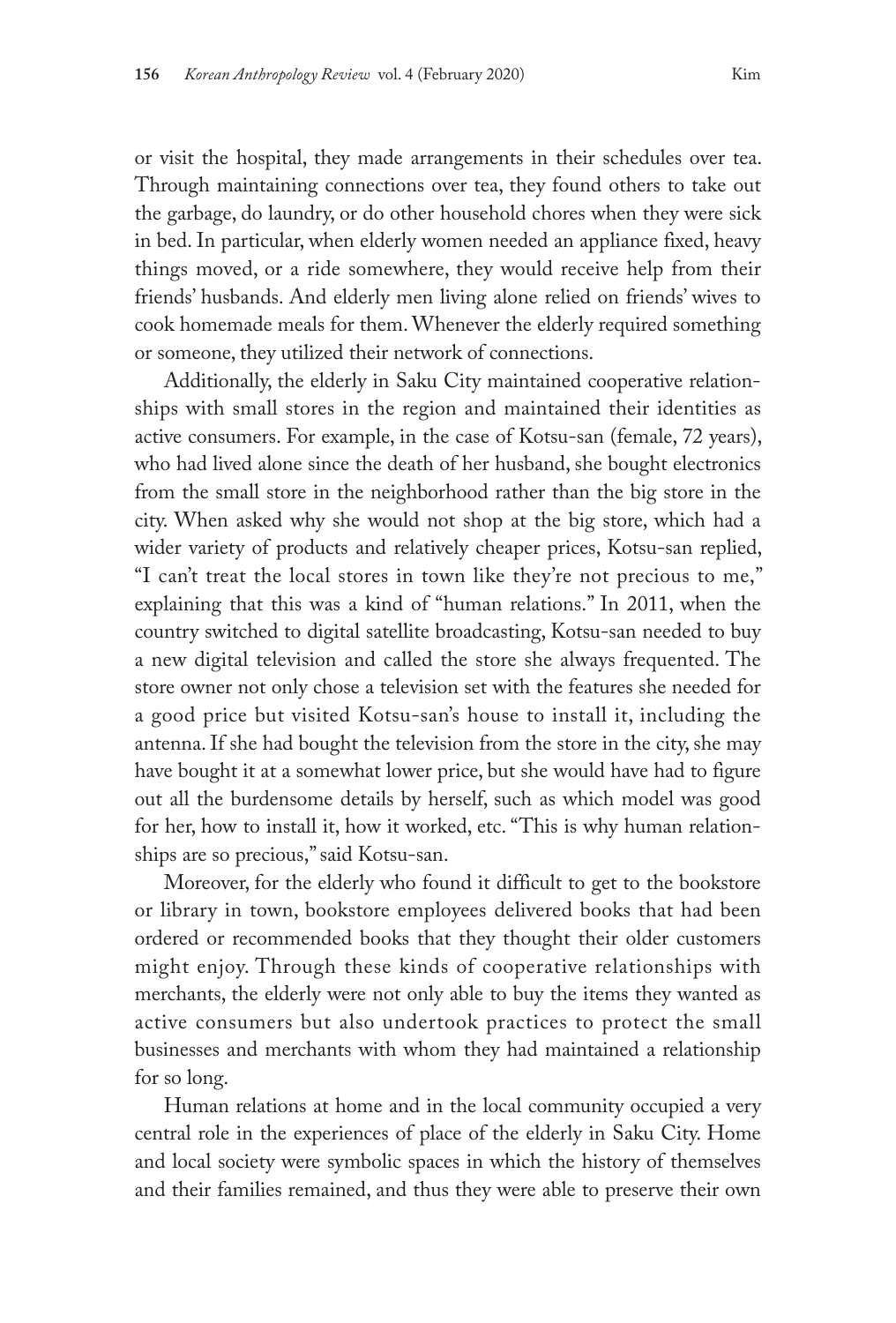identity. Moreover, the elderly constructed mutual aid relationships with local merchants and other elderly residents who were in similar circumstances. This network allowed the elderly to live as independent subjects in their local communities. The elderly living in local communities have practiced AIP through the most ideal methods, as promoted by government and academic discourse. However, those experiences of place and senses of place are ever changing. The next section deals chiefly with the elderly's placelessness.

### *2) Experiences of Placelessness and Changes in Senses of Place*

The majority of the elderly living in Saku City wanted to die in their homes or communities. However, when they said that they "wanted to face death at home," this, in reality, implied their hopes about their own state at the time of their death. Namely, they wanted to give and receive help from family, neighbors, and members of the local community, with the implication being that they hoped to maintain a state of health that would not necessitate receiving one-sided help from anyone, until right before their death.

However, many elderly recognized the fact that the so-called "wanting to die on the *tatami*" has become impossible in reality.**<sup>4</sup>** Most elderly who did not live with their children did not expect to receive support from them, unlike the support they had given their own parents.**<sup>5</sup>** Thus, when the time came for them to receive support from others, they knew that their children would be unwilling to stay in an empty house that everyone has left, the way the elderly do now. The elderly also shared the concern that the custom of maintaining the home Buddhist altar would disappear when they die. Some elderly even wrote in their wills, "even if I die, the

**<sup>4</sup>** While in South Korea, the elderly often expressed feelings about their desired quiet death with the phrase "wanting to die while sleeping," in the case of Japan, the phrase "I want to die on the *tatami*" was standard.

**<sup>5</sup>** According to the Saku City Elderly Welfare Department records on the ratio of elderly people living with family members in 2011, among the population over 65, of 25,979, 3,107 people (12.0 percent) lived alone (in 1975 this was only 5.7 percent). Moreover, looking at the numbers for household types in 1965, 61.8 percent were nuclear families; by 1995, 71.2 percent were nuclear families. Additionally, in 1965, the number of families with three generations living together constituted 28.2 percent, whereas in 1995 that had decreased to 18.4 percent. (Saku City Historical Compilation Committee, 2003).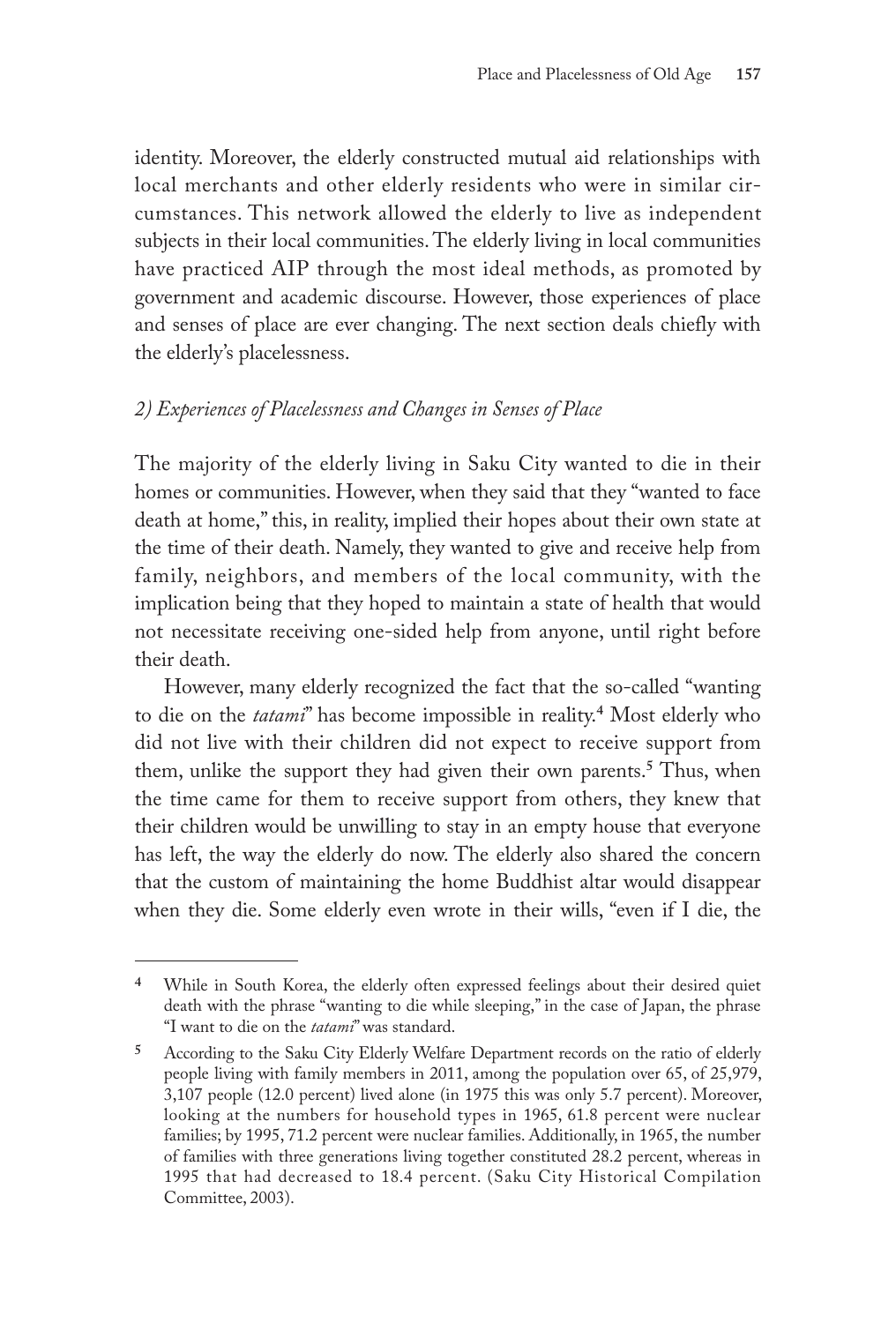altar should be maintained."

Additionally, sometimes the elderly became intentionally estranged from friends as they aged. Remarkably, the elderly did not introduce these friends—who had given and received help even more than actual family members and enjoyed close relationships—to their real family members. When key informant Manabe-san's son held his wedding in Tokyo, like a typical Japanese wedding, it was only open to guests who had received invitations in advance; guests were expected to pay more than 200,000 won, and seats were pre-arranged. The researcher, alongside Manabe-san's friends, was invited under the category "Manabe-san's friends." But in actuality, as I observed the wedding ceremony, it appeared that "Manabesan's friends" were not guests but rather supporters mobilized to ensure the financial viability of the wedding. Manabe-san's friends helped prepare and transport the food for the guests coming by bus, helped Manabe-san with her clothes, and so on. However, Manabe-san's son did not express his thanks to them. Manabe-san explained this as a "problem between me and my friends."

A similar situation occurred when the husband of one of Manabe-san's closest friends, Sachiko-san (female, 72 years), passed away. Manabe-san ordered the flowers to decorate the altar for Sachiko-san and helped considerably with preparing for the funeral, but when it came time for the funeral, she only briefly greeted the family members gathered at the funeral hall and then returned home. Manabe-san waited until all parts of the funeral were over and all family members had returned home to go to Sachiko-san's house and help with after-arrangements. I myself received a lot of help from Sachiko-san's husband when he was alive, and so I wanted to contribute but did not know how much was appropriate. Manabe-san told me that if I gave too much money it would be uncomfortable for Sachiko-san's family because they would not be able to pay it back. She advised me that it was fine to give nothing, or that giving a very small amount was fine. In fact, several elders told me that even when it came time for their own funerals, they would not receive help and might not even alert others about their impending death, ensuring that the deceased person's ties of friendship did not carry over to the next generation. Thus, if an elderly person was hospitalized for a long time or had to move in with family due to their deteriorating health, in many cases, they would cut off contact with friends.

This severing of friendships meant that news about deaths was one of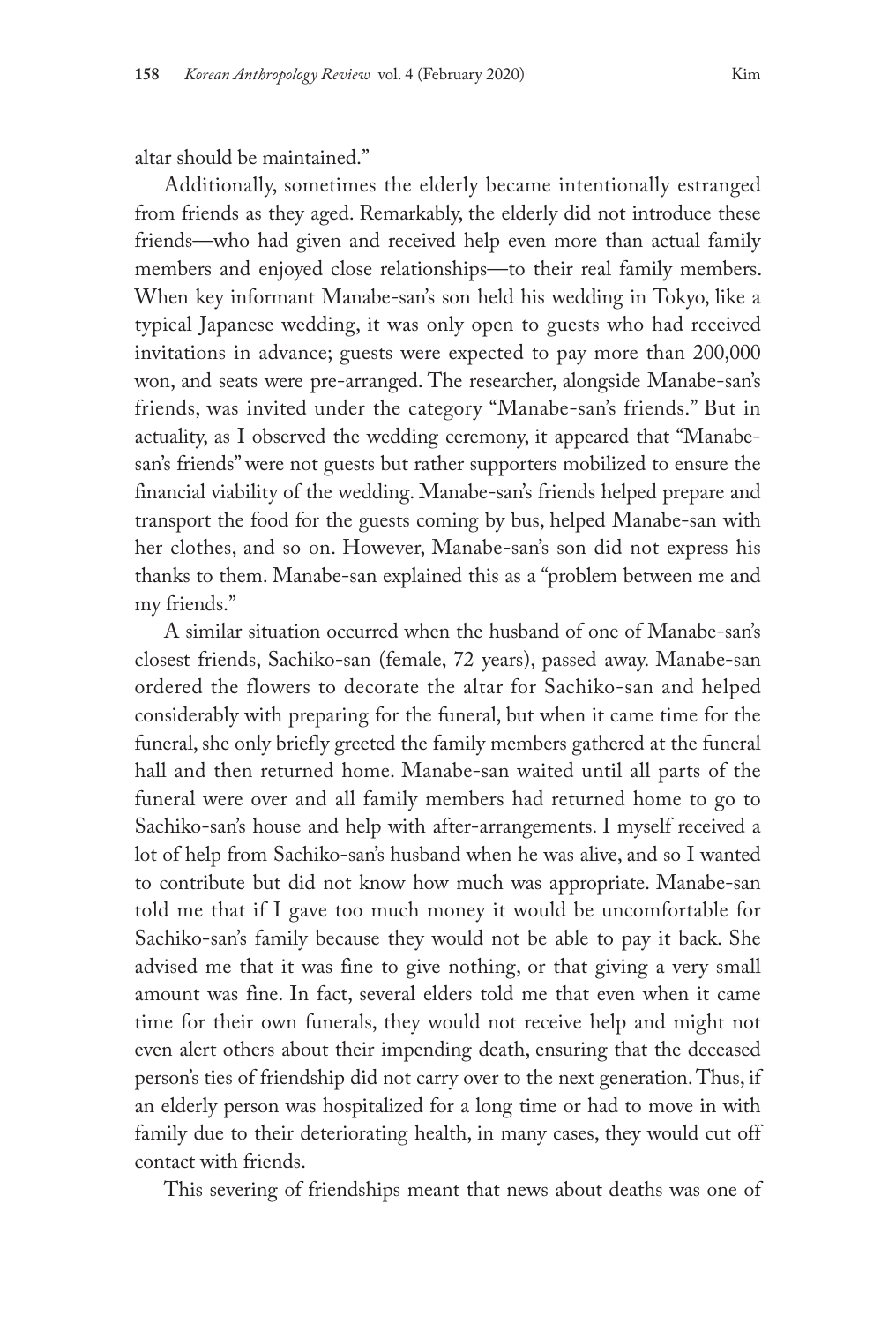the most valuable pieces of information to exchange at tea times. In old times, a funeral was a kind of local community event, but now many households only had family participate in funerals, so it was often difficult to learn who had died and when. If someone was really curious, they could get information by calling family members, or they would find out later through the letter sent out by the family of the deceased. Or they might find out through the obituary column in the local newspaper, or confirm the death through having tea with friends and acquaintances. The following example of Hanazato-san (female, 85 years) illustrates how the mutual aid relationship reaches its end.

### Example 1

In the beginning, when I was left alone, I was so lonely and scared that even the sound of the wind startled me. People started visiting, and I got more and more used to it, and living alone started to be enjoyable. When you live alone, it's convenient for friends to come and visit, so they come often, and I went out to visit people a lot too. It was often five of us friends together. Since one of us could drive, we would go out and eat good food. But one of them died of cancer, and another died of lung cancer. I continued to meet the remaining people, but one of them got a stomach ulcer and got surgery and couldn't come out for a while. I thought that was kind of strange, wondering, "if it's a stomach ulcer, wouldn't taking medicine be enough? Does it really require surgery?" When she hadn't come out for a while, I bought some castella cake that she liked and intended to pay her a visit, but when I called her, her son answered and said, "She passed away last month." It was a shame that I couldn't talk to her one last time, but I consoled myself with the thought that, "She really endured it well to the end."

Hanazato-san had had three children, two boys and a girl, who had all married and moved away, and she had lived with her chronically ill husband. While her husband was still alive, she was his caretaker and did not even have time to meet her friends. She could only forge close relationships with friends after her husband passed away. But as she got older, her friends passed away one by one, and in the case of one friend, she did not learn of her death until after the funeral.

However, when learning belatedly of a friend's death, Hanazato-san and the other elderly accepted it remarkably calmly. Of course, since they knew better than anyone else the extreme loneliness and difficulty faced before death, they were plunged into sadness. However, even after time had passed, they did not give any donations and did not feel remorseful or sorry if they did not attend the funeral. These elderly people knew better than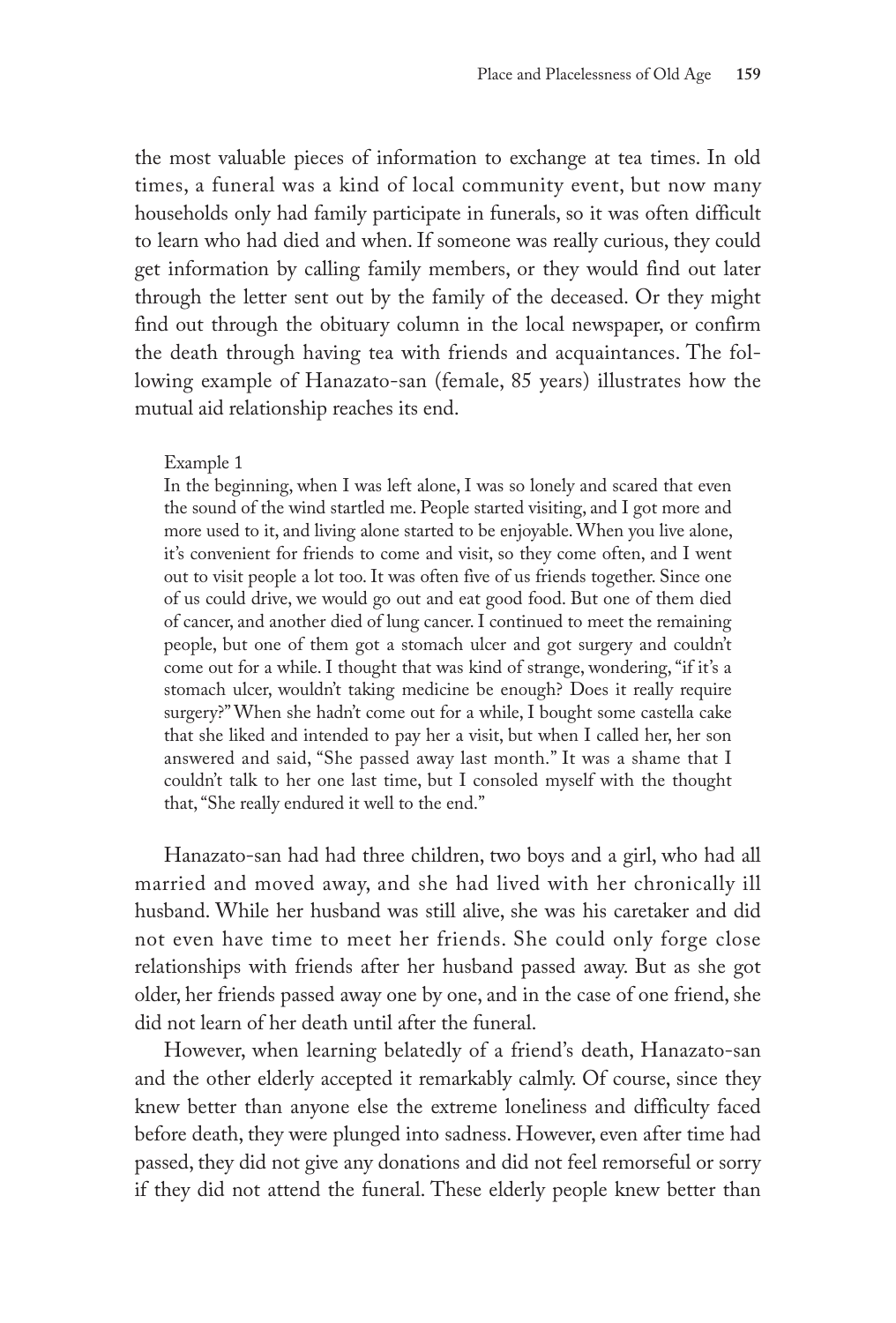anyone that the era of continuing the relationship into the next generation had already passed, and they knew that the deceased had expected that the relationship would be extinguished.

Cooperative relationships with shopkeepers were also gradually weakening. Elderly frequented small stores rather than big stores to the extent possible, but the small stores closed, one after another, and the old people experienced a deep sense of loss at this, as expressed in the following example.

#### Example 2

Until not too long ago, there was a traveling supermarket. The same person ran it for more than 20 years. But that person quit. In our generation, we never learned how to drive, so getting in the car and driving somewhere is impossible. I just use what my daughter-in-law buys and brings to me, but it's hard because I can't pick things out myself. Now that I'm as old as I am, there are many times I surprise myself. How pathetic. Now that I'm this old, I don't want to get older. But I have no choice. So, I just use what (my daughter-in-law) gives me, what she serves me. As I get older, I can't eat much anyhow. (Tenno-san, 90 years, female)

From the elderly's perspective, when a store disappears, it means their relationship with the shopkeeper, spanning several decades, and the pleasure of choosing items also disappears. As shown in Example 2, when the store where she did business disappeared, Tenno-san (90 years, female) not only could no longer feel the fun of choosing items she wanted to buy directly, but also felt a sense of loss for a social relationship that had offered support in her life.

Following the bankruptcy of small businesses, the elderly felt their own existence threatened. The elderly residing at the outskirts of town particularly felt that they had been reduced to "weak shoppers," once local businesses went bankrupt.**<sup>6</sup>** The next example, of Noda-san (male, 73

**<sup>6</sup>** According to a report from the Ministry of Economy, Trade and Industry (2010), by 2009 measures, the number of elderly people nationwide who reported difficulty in buying goods in daily life reached as many as 6 million people. The Agriculture, Forest, and Fisheries Policy Research Institute (2012) reported that people who lived more than 500 meters from a shop selling fish and fresh food numbered approximately 9 million. Among these, about 3.5 million were older than 65. The Division of Commerce, Industry and Labor in Nagano Prefecture defines those who cannot buy groceries due to living more than 500 meters from a store and without the ability or inclination to drive, walk, or ride a bicycle as "weak shoppers" or "shopping refugees." It was estimated that the number of so-called weak shoppers in Nagano numbered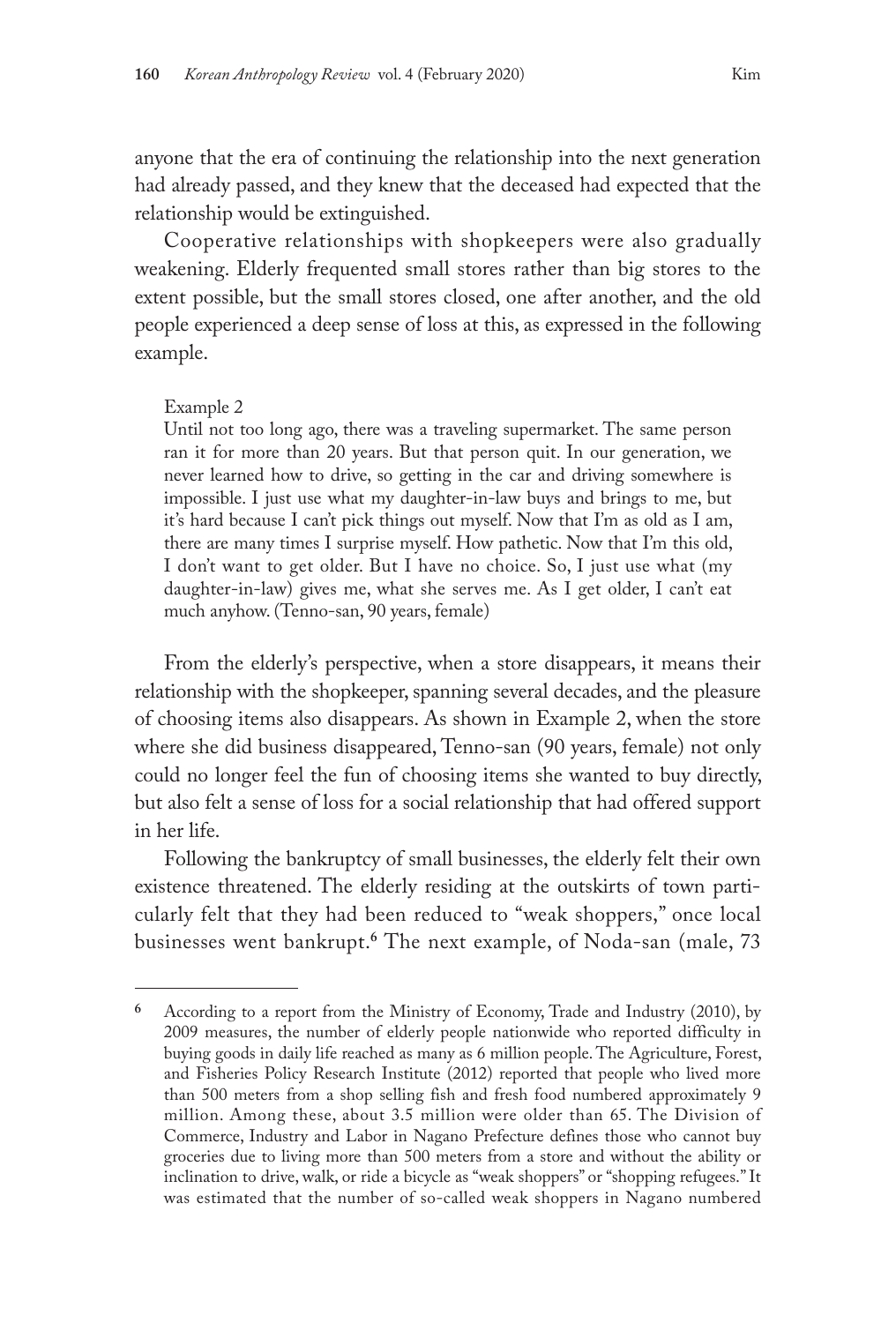years), shows the difficulty of living when one can no longer drive. Nodasan, who was originally from Tokyo, came to Saku City 35 years ago, after learning about it from a friend. He had bought land and built a house. At the time of the interview, Noda-san was living alone, and his family members (including his ex-wife and their two sons and one daughter) were all living in Tokyo or Yokohama. Noda-san had undergone surgery for myocardial infarction 8 years prior. After that, his right lung developed abnormalities, and one-third of it was removed. Noda-san sold his car and bought an electric bicycle.

The closest store to Noda-san's house was 4km away, so he had to charge his electric bicycle completely in order to make the trip. If his bicycle lost its charge on the trip back, he would have to deal with the weight of the bicycle and the weight of whatever items he had bought. A while later, Noda-san lost the use of his right lung completely and had to drag a green oxygen tank that was even heavier than the bicycle. It became impossible for him to even go out on the bicycle.

Manabe-san, who lived in the same neighborhood as Noda-san, sometimes went shopping for him or drove him places. Also, she sometimes gave Noda-san a portion of the food she cooked for herself. Rather than buying fresh vegetables or meat, she bought him food that would not spoil for a while, such as bananas, Calorie Balance energy bars, powdered chocolate drink, and powdered milk. For any given meal, Noda-san ate lightly, having part of a banana and a piece of Calorie Balance. Whenever I expressed worry at this, he said, "One knows best how much one should eat" and told me not to worry. After living this way for three years, Noda-san left this world. At the very end, the person at his side was none other than his neighbor Manabe-san. She took the ailing Noda-san to the hospital in the middle of the night and reported this development to his family. Noda-san passed away a week after being admitted to the hospital.

As shown in the above examples, the relationships of mutual aid made with neighbors and shopkeepers constitute a core element of the elderly's experience of place in the Saku region. But the elderly intuit that the relationships of mutual aid with neighbors will end with their generation. Thus, they take care not to pass these relationships on to their children. In addition, their relationships with shopkeepers are also being shaken, emerging as a problem that threatens the elderly's very existence.

between 52,000 and 80,000 (Shinshu Mainichi Shinbun, January 8, 2011).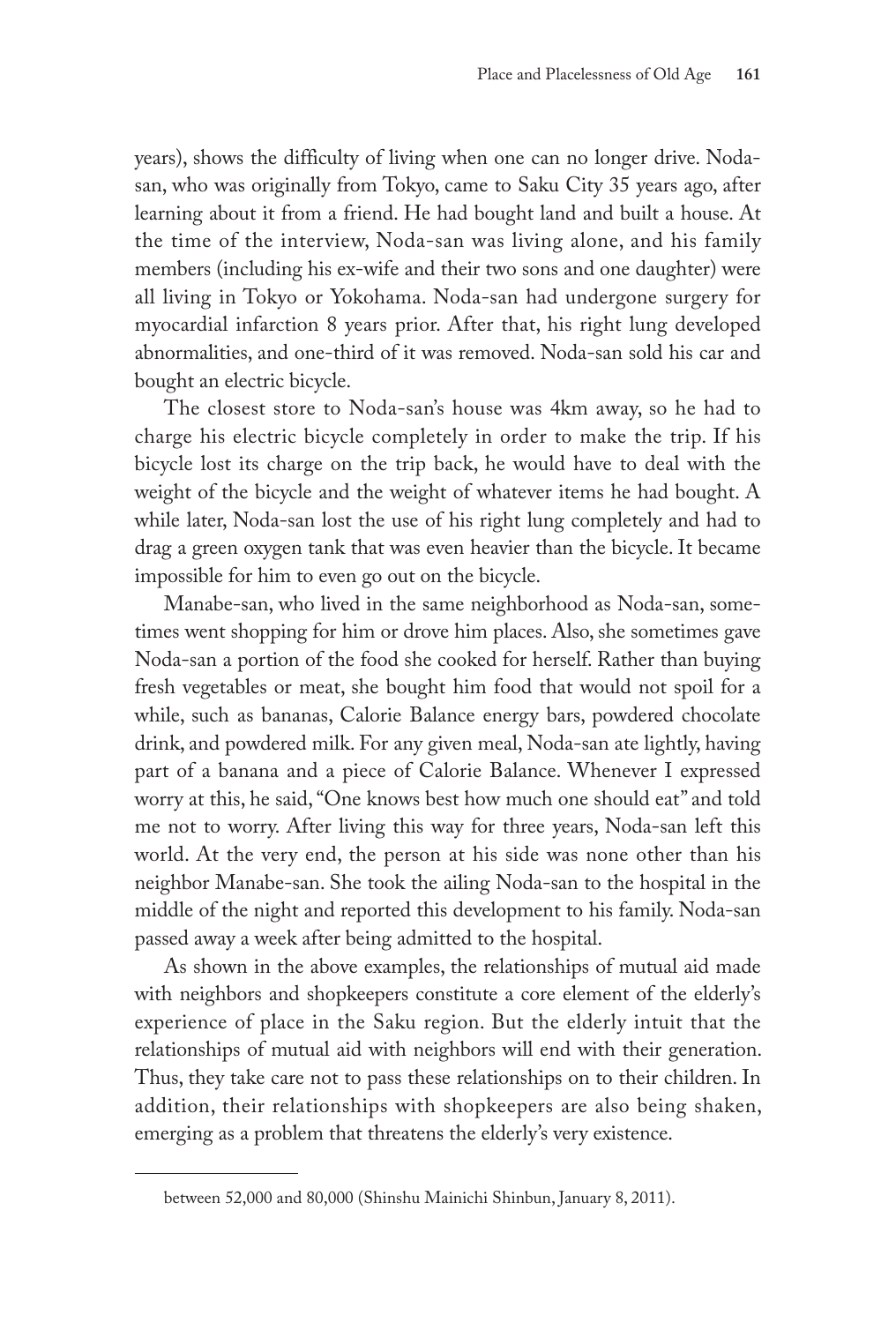As we can see, for the elderly in Saku City, the experience of placelessness goes beyond a mere sense of loss and has an actual impact on their lives. When they can no longer live on their own, they believe that it might be better to be placed in facilities, where their children can visit once in a while. But even if they want to enter a facility, there are many others waiting to enter such facilities; thus, many elderly people put their names on waiting lists far in advance. In the next section, I look into the efforts of the Japanese government and civil society groups to implement AIP in cases of elderly continuing to live in their own spaces rather than facilities, critically examining whether this helps solve the elderly's issues.

# 4. Attempts to Make Place in Policy Discourse and Create Alternative Places

### *1) Place in Policy Discourse and Its Limitations*

In Japan's policy and academic discourse, place can often be substituted with "region." In articles introducing the concept of AIP, sometimes the term is just left as "Aging in Place" in English, but in many cases, it is translated as "regional residence" (*chiiki koju*) or "regional location" (*chiiki zaiju*) (Abe and Ohnuma 2014; Iijima 2015). Additionally, in order to apply the concept of AIP, some offer measures of how it is implemented at "regional comprehensive support centers" (*chiiki hōkatsu shien sentā*) and small multi-function facilities, and use this as a focal point for research (Nagata and Matsumoto 2010; Nagata and Kitamura 2014). For instance, in 2005 the Japanese government completely reformed the long-term care insurance system, proclaiming that they would establish a "Community-Based Service," which could be seen to greatly enhance interest in the concept of AIP (Ministry of Health, Labour and Welfare 2005).

Ever since the long-term care insurance system began in 2000, the Japanese government has consistently claimed to have established a system that better responds to "regional" demands. Under the long-term care insurance system, cities, towns, and villages became long-term care insurance carriers, and the Japanese government claims that this has allowed for more direct response to regional citizens' demands. Additionally, it was when the government modified the long-term care insurance system in 2005 that the term "region" began to be used widely. That is, the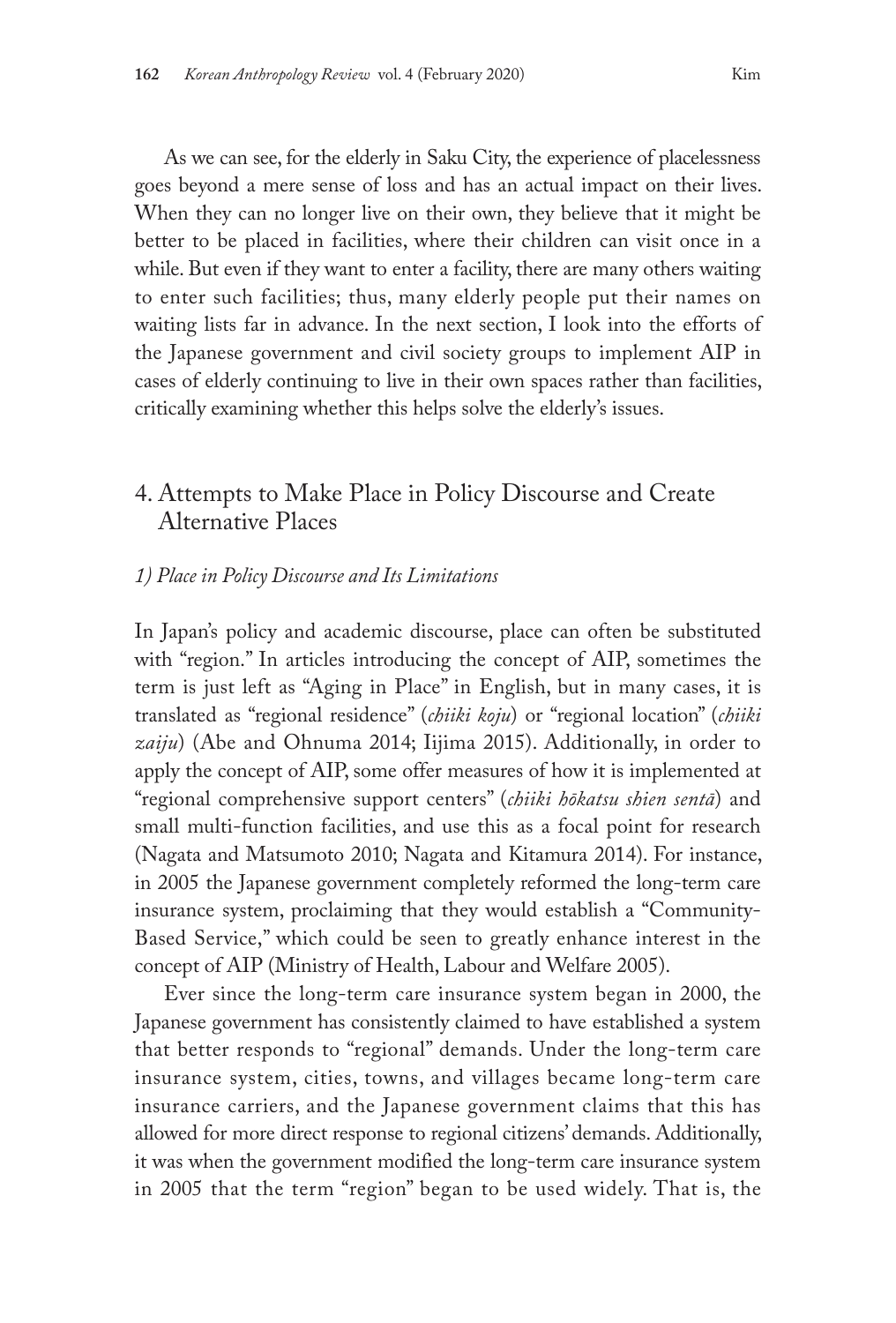government has announced that, regardless of form of residence, anyone within a 30-minute radius can live safely, securely, and healthfully, 24 hours a day and 365 days a year, and can live continuously in the region they are used to, without relying on care facilities or hospitals (Iijima 2015).

However, the Regional Comprehensive Support Centers that were established by the Japanese government to proactively respond to local realities were for units of around 20,000 people (Cho 2013: 712). Saku City, which only has a population of 10,000 people, had only five such centers accessible in the area, and the number of welfare employees was insufficient. For these reasons, in the welfare employees' work, older local residents are mostly changed into digitized elderly to be managed rather than having their daily needs taken care of.

### Example 3

In today's Regional Comprehensive Support Centers operations meeting, they mainly discussed how to input descriptions of consultations with elderly. The main point of contention was the category for checking elderly's method of introduction to the center. In the case of the Sagami neighborhood, there was only one case of "introduction by family members," but in the central district, there were as many as 759 cases. With a somewhat depressed facial expression, the manager for the Sagami region emphasized that there needed to be strong guidelines for how to input this information correctly. The discussion continued over how to input the number of consultations. Opinion was also divided over how to mark the first visit—whether the Regional Comprehensive Support Centers should count the first visit as the first time an elderly resident came to the center, or, instead, count the first visit as the first meeting after the basic intake meeting. As each question and protest about the input system poured out, the flustered section chief suggested, "Maybe just use your own input method for now? Just record it, and we'll refer to it and standardize the input method," and ended the meeting. (Researcher's field notes, June 14, 2010)

In order to understand how the Regional Comprehensive Support Centers were run, I participated in the monthly operations meeting for centers in each district, in which welfare workers came to city hall with their monthly reports and any questions that had come up and discussed them publicly. In so doing, I thought I would be able to hear the workers' lively testimonies about the difficulties the elderly faced, but the meetings were conducted in a completely different way than I expected. As seen in Example 3 above, rather than having a direct role in meeting with elderly, the workers devoted a lot of time to the elderly in the form of numbers and variables.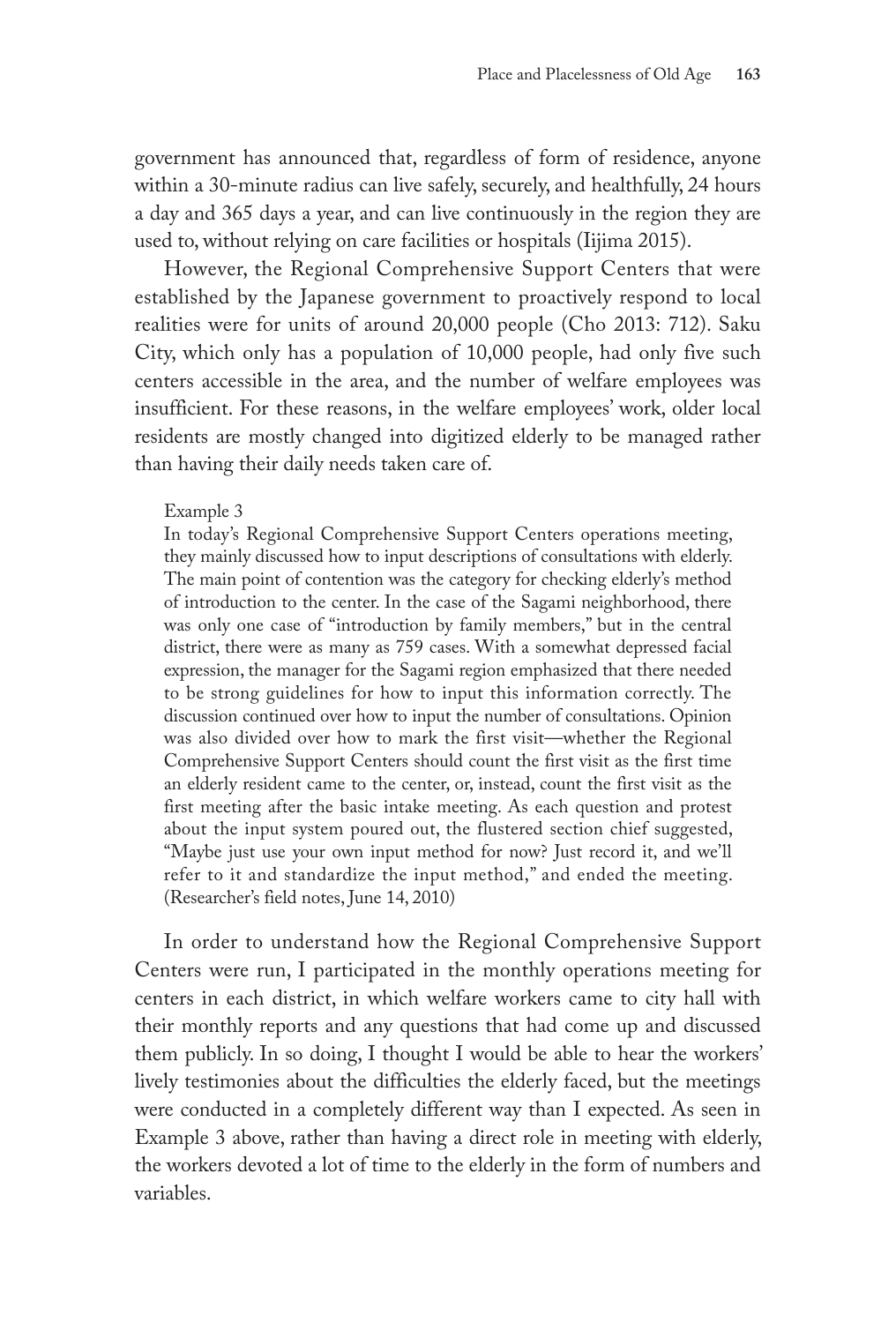Moreover, the central government delivered guidelines for local governments in order to manage the resources allocated to the support of the aged population in an efficient manner. The guidelines mainly offered standardized numbers for what and how many services and facilities to offer in accordance with the functional capacity of the elderly.

#### Example 4

It was identified that in 2008, Saku City had 959 beds between all of the facilities. However, in 2014 it was estimated that there were 2,998 elderly who needed this level (levels two through five) of nursing care. Therefore, it is calculated that in order to meet the government recommendation of renovating facilities "for 37% of elderly determined to be between levels two and five," 1,109 beds would be needed. Therefore, the city made plans to build facilities in the Nakagomi and Nozawa regions, with around 100 hospital beds each, in order to increase the number of beds to 1,018 by 2014.

However, plans that relied on "numbers" did not accurately reflect the reality of the region. The Saku City local government made plans to build an additional nursing home in one of the relatively central areas because, according to the numbers, there was no such facility there. However, this decision was made without taking into consideration different local conditions, under the logic of each neighborhood needing one center. Within Saku City, the percentage of the population over age 65 was only 3.7 percent in Izumi, while in Masaka it reached 93.3 percent. Moreover, there were already many private nursing homes being built in the downtown area, near the department stores and *Shinkansen* (bullet train) station. In comparison, in areas where the elderly were a relatively high percentage of the population, but where there were not good public transportation conditions, the number of accessible facilities did not meet the demand of the residents.

Additionally, the Saku City local government made plans to build facilities on the basis of the total number of beds. However, they did not take into consideration the reality that the degree of preference for elderly welfare facilities might depend on the type of facility. There was a high supply of workers in private facilities, such that these workers would go around trying to attract business. Elderly admitted to private centers tended to be in better health than those at "special elderly nursing homes," (*tokubetsu rōjin ryōyō hōmu*) and thus caring for them was simpler, and since they bore more of the expenses themselves, there was a profit left over. For this reason, private companies preferred an increase in private centers. On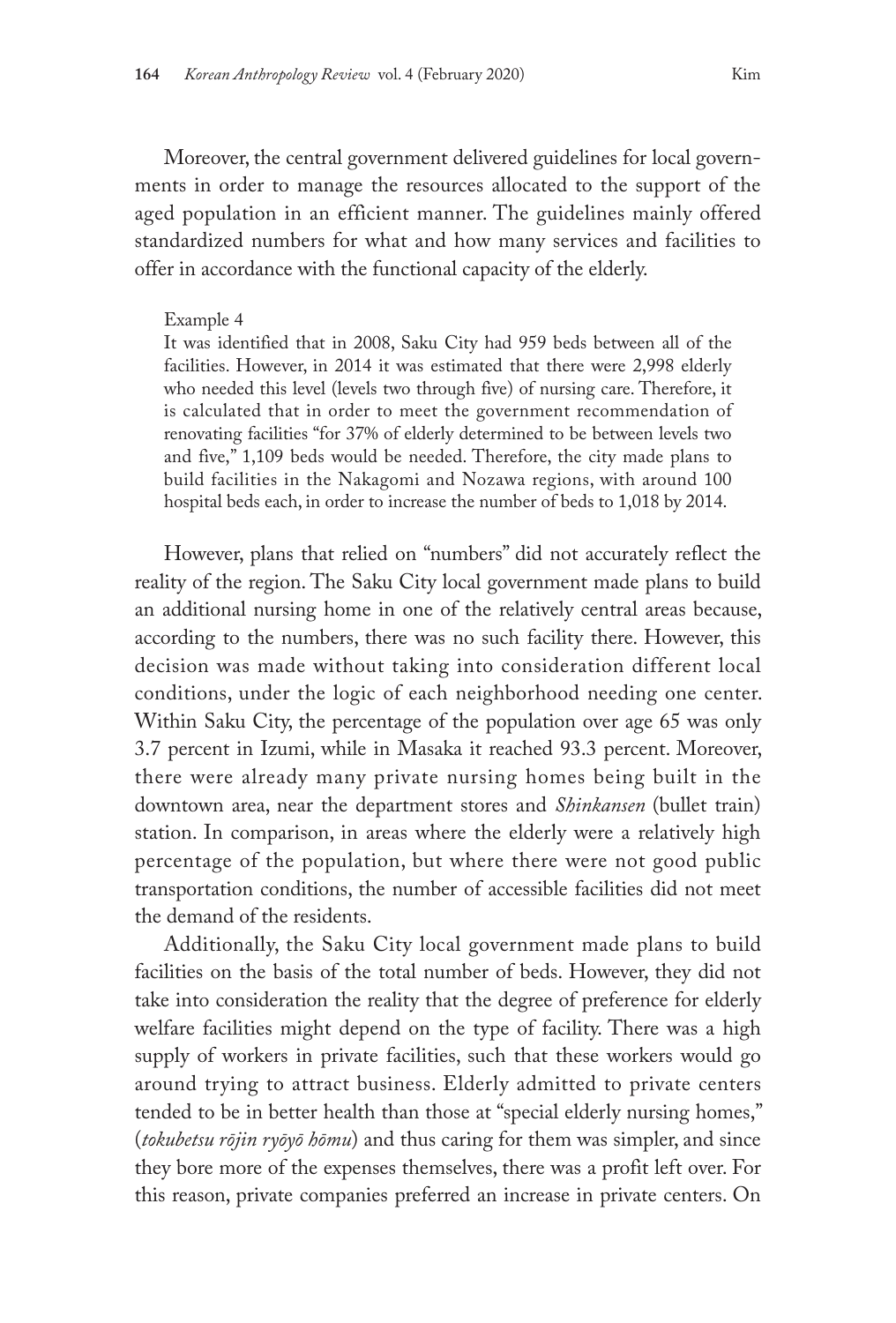the other hand, the facility built to meet the needs of the elderly and their families in Saku City was a Special Elderly Nursing Home. As opposed to the elderly welfare centers that could not accommodate patients for more than three months, the families of the elderly who were difficult to look after or who had developed dementia greatly preferred the Special Elderly Nursing Homes, where elderly could live without a time limit. In particular, among the elderly who had dementia but whose "level of infirmness" was only level two or three, many hoped for admittance to the Special Elderly Nursing Homes, where they could receive constant care.

However, as the reformed insurance system was implemented, the local governments did not receive as much support from the central government as before, so there was no alternative but to drastically cut welfare budgets. If the number of facilities in Saku City increases, then citizens' tax burden will rise; for this reason, the increase in Special Elderly Nursing Homes was strictly limited. As a result, as of March 2010, 736 elderly were waiting for a place in a Special Elderly Nursing Home.**<sup>7</sup>**

To summarize, in order to adequately respond to the demands of regions, the Japanese government introduced AIP as their primary policy ideology. However, in defining region as a governing unit in order to sufficiently manage the expenses required for an aging population, they were limited in their capacity to identify and respond to the actual needs of the elderly. Moreover, the reality is that even if an elderly person thinks that facing the end of life at home will be too difficult and wants to enter a facility, many must stay home due to the cost.

## *2) Attempts to Make, and Limits to Offering, Alternative Places*

The Japanese government has come to recognize that the "place" defined by policy is too broad. It selected an action plan for revitalizing NPOs (Non-Profit Organizations) (Ministry of Health, Labour and Welfare 2011), and many researchers started examining cases of AIP being implemented through NPOs (Ohwa 2010; Ohashi and Kato 2014). In Saku

**<sup>7</sup>** According to data organized by the Nagano Prefecture Health and Longevity Department, as of late March 2010, the number of people receiving home welfare care but waiting for admittance to a Special Elderly Nursing Home was 5,131 people, an increase of 338 people from the year before. Among these, the people at care level four or five accounted for 40 percent of the total (Shinshu Mainichi Shinbun, July 27, 2010).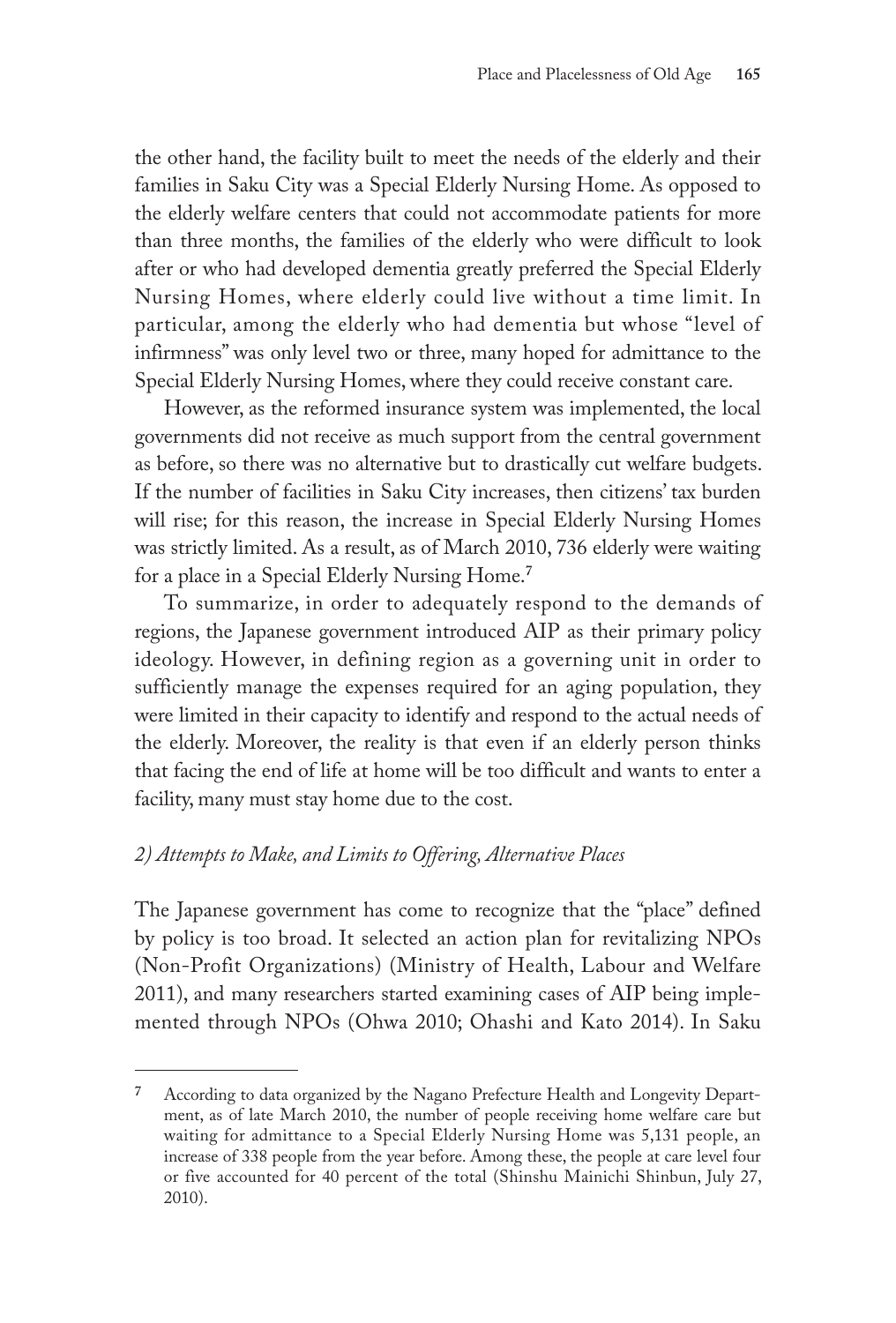City, the Dongshin Old People's Cooperative Union was formed under the Nagano Prefecture Old People's Cooperative Union's administrative auspices, and it provides this role.

Dongshin Old People's Cooperative Union sometimes has held meetings for workers who run facilities in Saku City, to discuss the limitations of government-led elderly welfare policies. They recognized that the longterm care insurance policy was only providing some of the services the elderly living in the district required. It was unable to help the elderly live autonomously, as it had originally intended, and it was only when the elderly absolutely required assistance that they were able to access welfare services. The union opened a "brain activation class" for ordinary elderly people. The brain activation class could be attended even by non-union members, costing 500 yen per class, and operated so that anyone could participate.

While the government has offered similar programs, the difference between this program and government programs is that the brain activation class promoted independence for participants, encouraging them to be the subjects of the class. The class content involved topics the elderly were interested in, such as health issues (senility, aneurisms), and also offered a space to critically discuss government welfare and healthcare policies. The Old People's Cooperative Union had the express goal of helping class participants develop friendships and solve problems together. Thus, the union sought to offer an alternative place for the elderly, other than the spaces they had created with their friends and neighbors or that had been provided by the government.

In the Saku region, it was not only the Old People's Cooperative Union but also volunteers who implemented various practices to solve the problems of the elderly. For example, Yoda-san (male, 70 years), who settled in the Saku region after his retirement, has been running a small self-help group called "Life Support You" since 2006. Yoda-san helps local residents with such daily activities as repairing computers and electronics, trimming trees in gardens, cleaning, cooking, shopping, painting, driving, looking after grandchildren, and taking out the trash. He also connects these people with other elderly who want to offer their help.

Efforts of those such as Yoda-san were in response to critical awareness of the limitations of formal elderly welfare policies like the long-term care insurance system. Yoda-san explained that since the diverse demands of local residents cannot all be answered by the formal system, alternative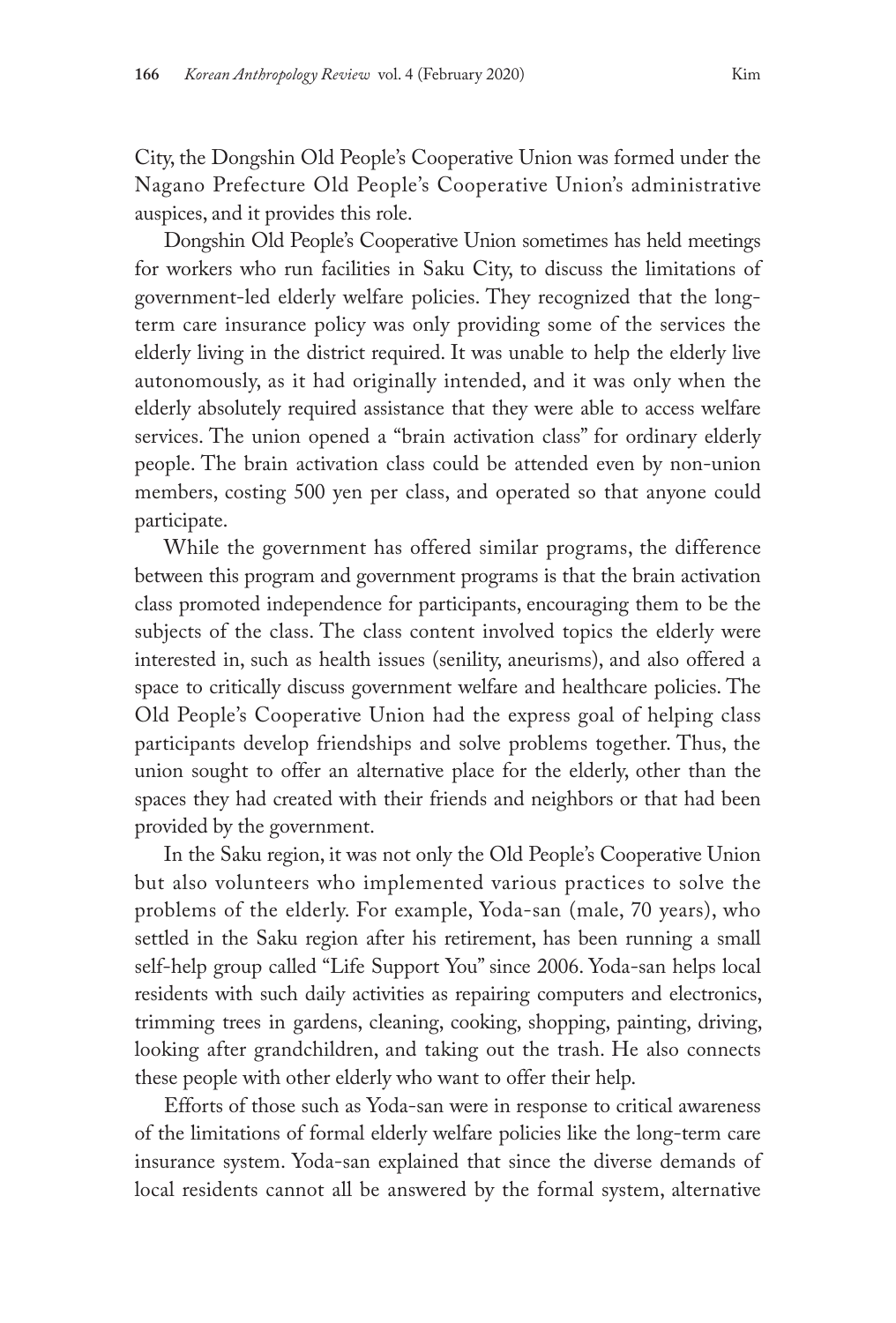organizations could arrive at solutions. Through measures to overcome the limitations of the system, Yoda-san has tried to make a new form of place—a "small local-level welfare community."

However, one commonality between these attempts to make new forms of places is that, in fact, they have not received much response from the elderly themselves. Many of the elderly who actively participated in the "brain activation class" were still able to drive and did not have much difficulty making connections with new people. In fact, these elderly were far from the "alienated elderly" the Old People's Cooperative Union had in mind at the outset. In fact, the elderly who needed help and needed these new kinds of networks did not even appear at the meetings.

Local volunteers like Yoda-san—who endeavored to make "welfare community at the local level" bigger than the places where elderly had lived with family but smaller than the places determined by the government—in the end, faced similar kinds of constraints. I met Yoda-san again, on a return visit in 2015, and he was already worn out. Though he had worked hard to form small groups, such as "Life Support You," and also acted as a community leader and had taken on other such public roles in order to make new networks, the response from local residents was minimal. Yodasan said bitterly that not only were most residents not interested in any activities as they got older, but also it was not easy to even get them to understand the concept of volunteering. Yoda-san was considering quitting his volunteer activities.

One reason for the local elderly's lack of response to the Old People's Cooperative Union and volunteers' efforts to build new kinds of places was their perception of the artificiality of relationships made through these spaces. Additionally, the human relationships made through these groups did not lead to continuous and stable relationships that could fill in or substitute for the relationships they had lost. So, most elderly maintained their alienated state, with no choice but to wait until their condition worsened so they could receive "recognition" from the state and enter a facility or hospital.

# 5. Conclusion: Between Alternative Life Places and Sedimented Spaces

The reason for increased interest in AIP ideology is not merely one of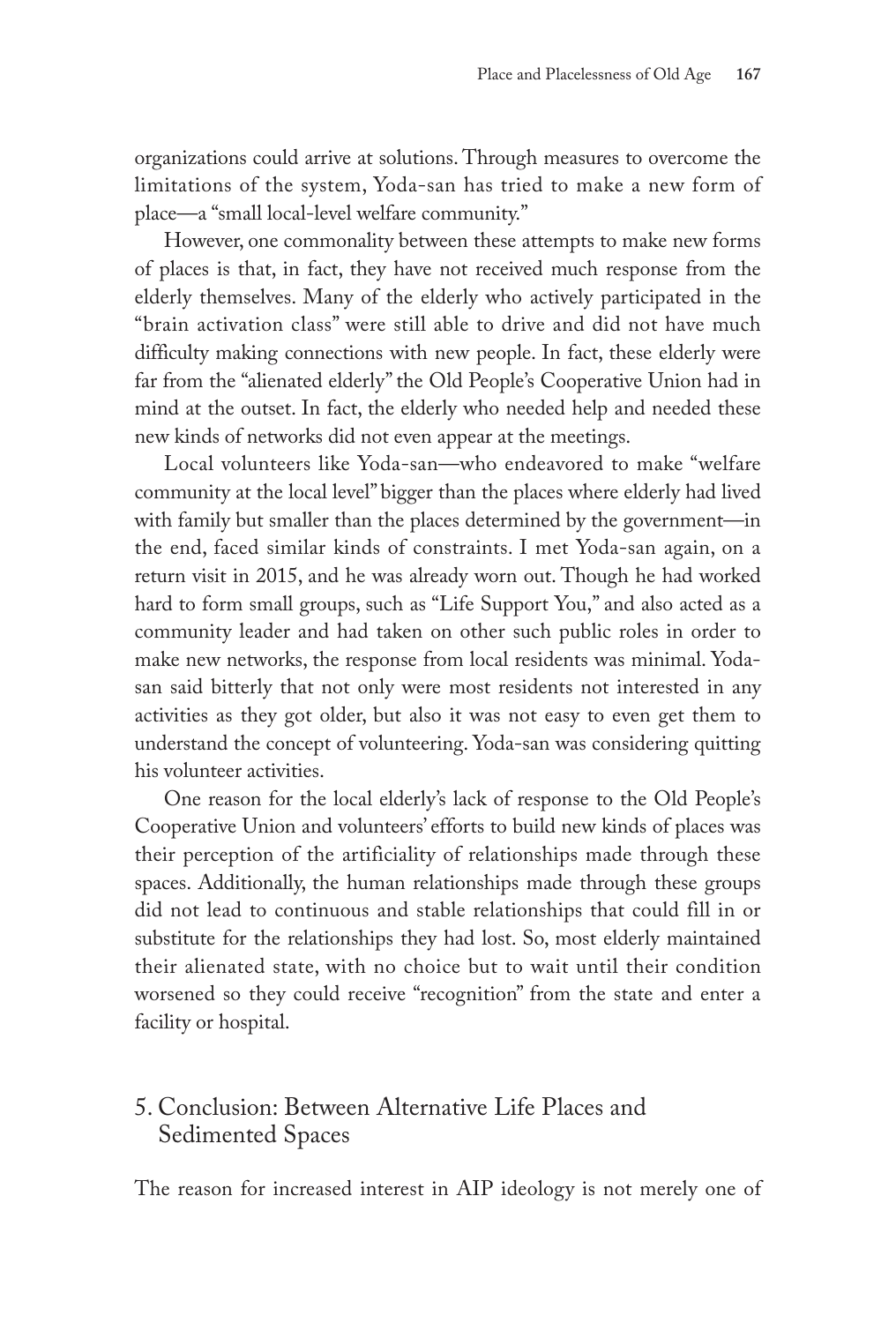simple political and economic considerations. Recent research has called attention to diverse resources needed to raise the quality of life of the elderly in rural areas, as opposed to those living in cities (Han Gyeonghye and Kim Juhyeon 2005; Yun Seongeun 2011). The homes and local communities of the elderly in Saku City were the source of their experience of place as well as the space where their old belongings, memories, and duties existed, through which they were able to maintain close relationships with their friends, neighbors, and nearby merchants. In other words, the recognition of such value held by the local communities is one of the reasons there is an increasing interest in the AIP ideology.

However, the values and human relations that structure the elderly's places are in danger of becoming extinct. The elderly do not expect that their children will take care of them or look after the spirits of the ancestors in the same way that they themselves have. Additionally, they worry about passing on the burden of mutual aid relationships to their children, and so voluntarily allow these relationships to wither. The shops of merchants with whom they maintained cooperative ties have gone out of business, one after the other, and the elderly feel this is a threat to their survival. Thus, when the elderly wind up in circumstances necessitating that they receive care, they tend to hope to enter a facility, even if it is just near their home.

The places suggested in policy discourse as places for the elderly to spend their end-of-life are, from the elderly's point of view, too spacious and sterile. The alternative places envisioned by the Old People's Cooperative Union or volunteers are not "thick" (close-knit) or strong enough to replace the elderly's former place or dispel their sense of loss. Moreover, the reality is that facilities, hospitals and other kinds of alternative places never offer enough to elderly who have lost their place. Thus, the elderly have no alternative but to stay in an alienated status, just waiting for a spot in a facility or hospital. Thus, in order to understand why the elderly are remaining in their isolated status, even to the extent that they cut off their existing relationships, requires an explanation that goes beyond mere sentimental "attachment."

Ralph (2005), who researched the concept of "placelessness," elucidated the influence on sense of place by the macro level context, such as industrialization and the process of industrial development. If we apply Ralph's insight, placelessness in Japan's local communities emerges out of a collapse of fundamental webs necessary to live humanely and the related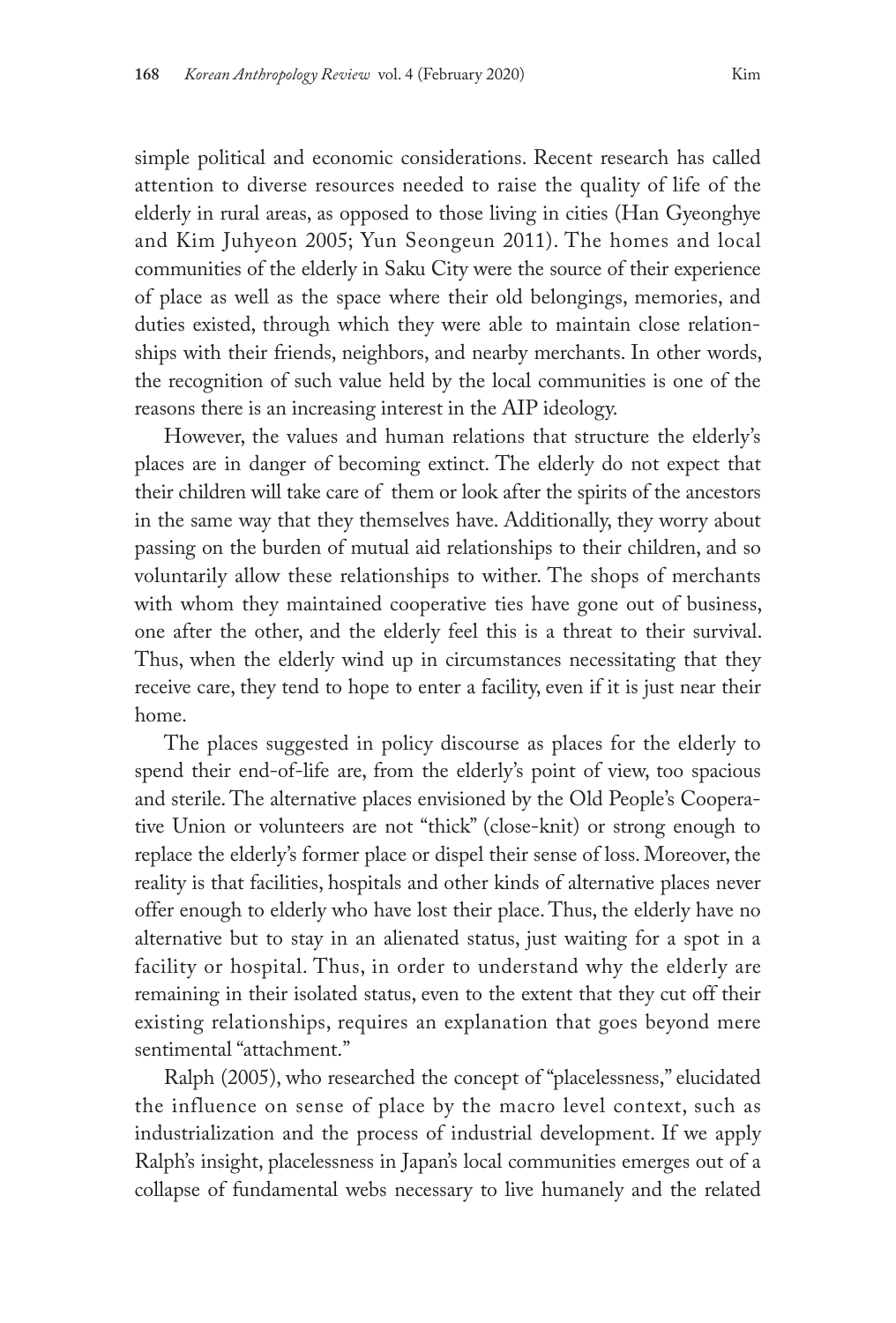so-called "regional extinction" (Masuda 2015). That is, for elderly who want to enter facilities but have nowhere to go, and who have a hard time buying the things they need, if AIP is implemented by directing them to stay in the places they are, while offering no alternatives, it is not an exaggeration to say that this qualifies as neglecting the elderly in local areas.

The elderly's sense of place is not fixed like an anchored boat but is formed through the interaction of various actors that try to analyze and interject in the discourse about place. Therefore, for AIP not to be a dogmatic and static ideology (Keeling 1999: 110), there is a need to critically examine the inherent dynamic and political nature of the concept of place by revealing how the elderly continue to attach significance to their homes and local communities in light of the structural forces' attempts to restructure the local communities in accordance with particular objectives (Jeong Jinung 2014: 467), and thus search for a suitable measure for the elderly's changing sense of place.

## References

- Abe, Tsutomu 阿部勉 and Ohnuma Takeshi 大沼剛. 2014. 地域在住高齢者における 生活機能の捉え方: Aging in Place を見据えた高齢者に 対する予防戦略 臨床実践 講座 [Methods for identifying the vital functions of elderly living in regional communities: A clinical practice lecture on prevention strategies for elderly who want aging in place]. 『理学療法学』 [Therapeutic sciences] 41(6): 390-396.
- Agriculture, Forest, and Fisheries Policy Research Institute 農林水産政策研究所. 2012. 『食料品アクセス問題の現状と対応方法-いわうるフードデザート問題をめぐって」. [The current status and method of response to the problem of access to food: On food deserts]. Agriculture, Forest, and Fisheries Policy Research Institute 農林水産政策研究所.
- Appadurai, Arjun. 1988. Introduction: Place and Voice in Anthropological Theory. *Cultural Anthropology* 3(1): 16-20.
- Bacsu, Juanita, Bonnie Jeffery, Sylvia Abonyi, Shanthi Johnson, Nuelle Novik, Diane Martz, and Sarah Oosman. 2014. Healthy Aging in Place: Perceptions of Rural Older Adults. *Educational Gerontology* 40(5): 327-337.
- Centers for Disease Control and Prevention. n. d. Healthy Places. https://www.cdc. gov/healthyplaces/terminology.htm (Accessed: December 20, 2019).
- Chappell, Neena L., Betty Havens, Marcus J. Hollander, Jo Ann Miller, and Carol McWilliam. 2004. Comparative Costs of Home Care and Residential Care. *The Gerontologist* 44(3): 389-400.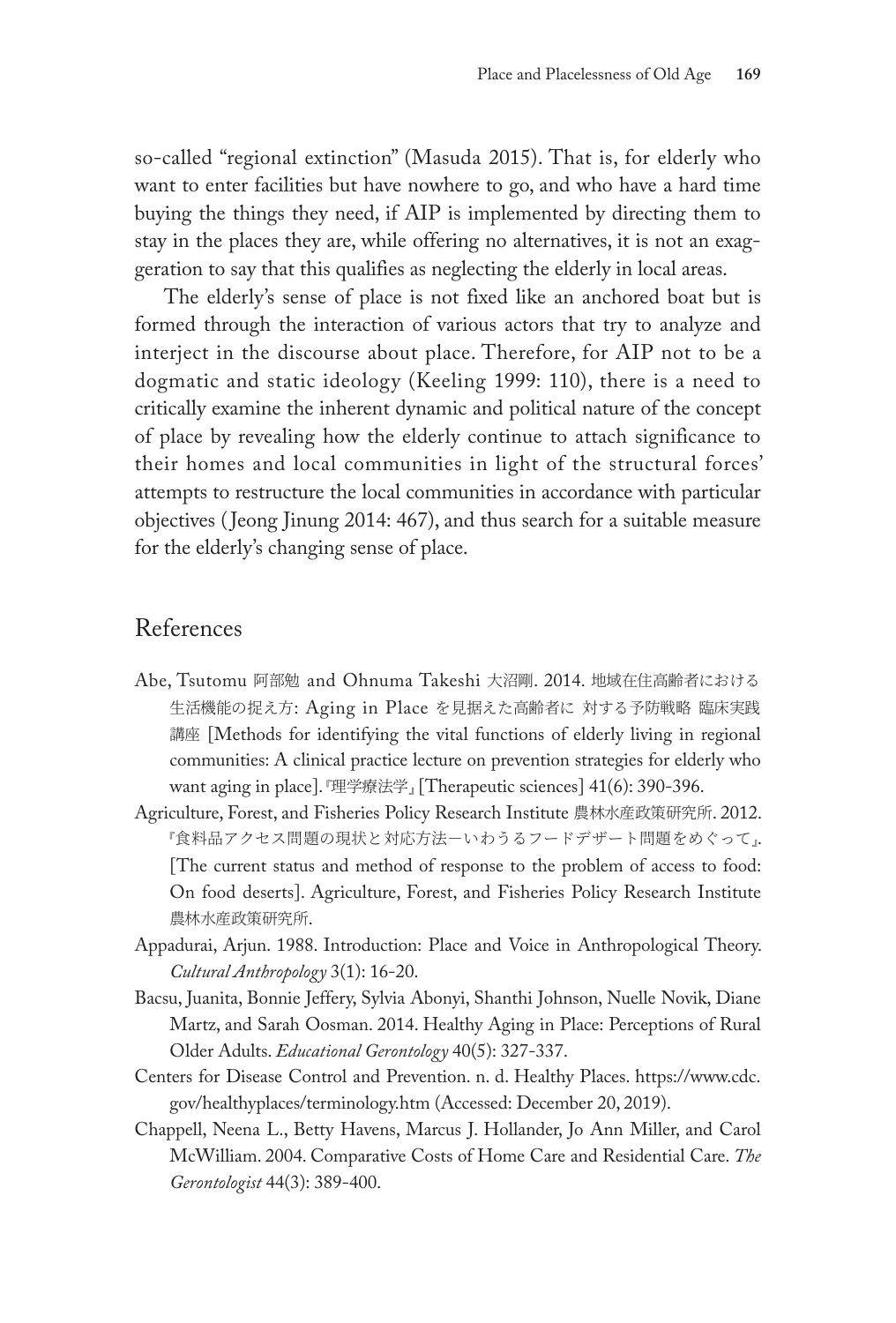- Chizuru, Nagata 永田千鶴 and Kitamura Ikuko 北村育子. 2014. 地域包括ケア体制 下でエイジング・イン・プレイスを果たす地域密着型サービスの機能と課題. [Functions and issues of community-based services for aging-in-place under the community-based integrated care system]. 『日本地域看護学会誌』 [Magazine of Japanese regional nursing] 17(1): 23-31.
- Chizuru, Nagata 永田千鶴 and Matsumoto Kayo 松本佳代. 2010. エイジング・イン・ プレイスを果たす小規模多機能型居宅介護の現状と課題. [Aging-in-place: The present and future of small community-based multiservice agencies]. 『熊本大学医 学部保健学紀要』 [Kumamoto University, department of medicine and welfare, papers] 6: 43-62.
- Community-Based Integrated Care System 地域包括ケアシステム. 2011. http://www. mhlw.go.jp/stf/seisakunitsuite/bunya/hukushi\_kaigo/kaigo\_koureisha/chiikihoukatsu/ (Accessed: March 28, 2016).
- Cutchin, Malcolm P. 2003. The Process of Mediated Aging-in-Place: A Theoretically and Empirically Based Model. *Journal of Social Sciences and Medicine* 57: 1077-1090.
- Escobar, Arturo. 2001. Culture Sits in Places: Reflections on Globalism and Subaltern Strategies of Localization. *Political Geography* 20(2): 139-174.
- Feld, Steven and Keith H. Basso, eds. 1996. *Senses of Place*. Santa Fe: School of American Research Press.
- Frank, Jacquelyn Beth. 2002. *The Paradox of Aging in Place in Assisted Living*. London: Bergin and Garvey.
- Geertz, Clifford. 1996. Afterword. In Steven Feld and Keith H. Basso, eds. *Senses of Place.* Pp. 259-262. Santa Fe: School of American Research Press.
- Gregory, Derek, Ron Johnston, Geraldine Pratt, Michael Watts, and Sarah Whatmore, eds. 2011. *The Dictionary of Human Geography.* Malden, WA and Oxford: Blackwell Publishing.
- Gupta, Akhil and James Ferguson. 1992. Beyond "Culture": Space, Identity, and the Politics of Difference. *Cultural Anthropology* 7(1): 6-23.
- Han, Gyeonghye 한경혜 and Kim Juhyeon 김주현. 2005. 농촌마을의 환경특성과 노인들의 사회적 상호작용에 대한 사례연구 [The ecological characteristics of the communities and social interactions of the elderly in rural Korea]. 『한국지역사회 생활과학회지』 [The Korean society of community living science] 16(1): 73-88.
- Hillcoat-Nallétamby, Sarah and Jim Ogg. 2014. Moving beyond "Aging in Place": Older People's Dislikes about Their Home and Neighborhood Environments as a Motive for Wishing to Move. *Aging and Society* 34(10): 1771-1796.
- Ide, Masayoshi 井出政芳, Yamamoto Reiko 山本玲子, Uno Chie 宇野智江, Suzuki Sachiko 鈴木祥子, Ito Yuko 伊藤優子, Hayakawa Tomihiro 早川富博, Miyaji Makoto 宮治眞. 2014. 中山間地に住まう高齢者のトポフィリア: 場所愛についての 分析. [Analysis of topophilia in the elderly living in mountain areas]. 『日本農村医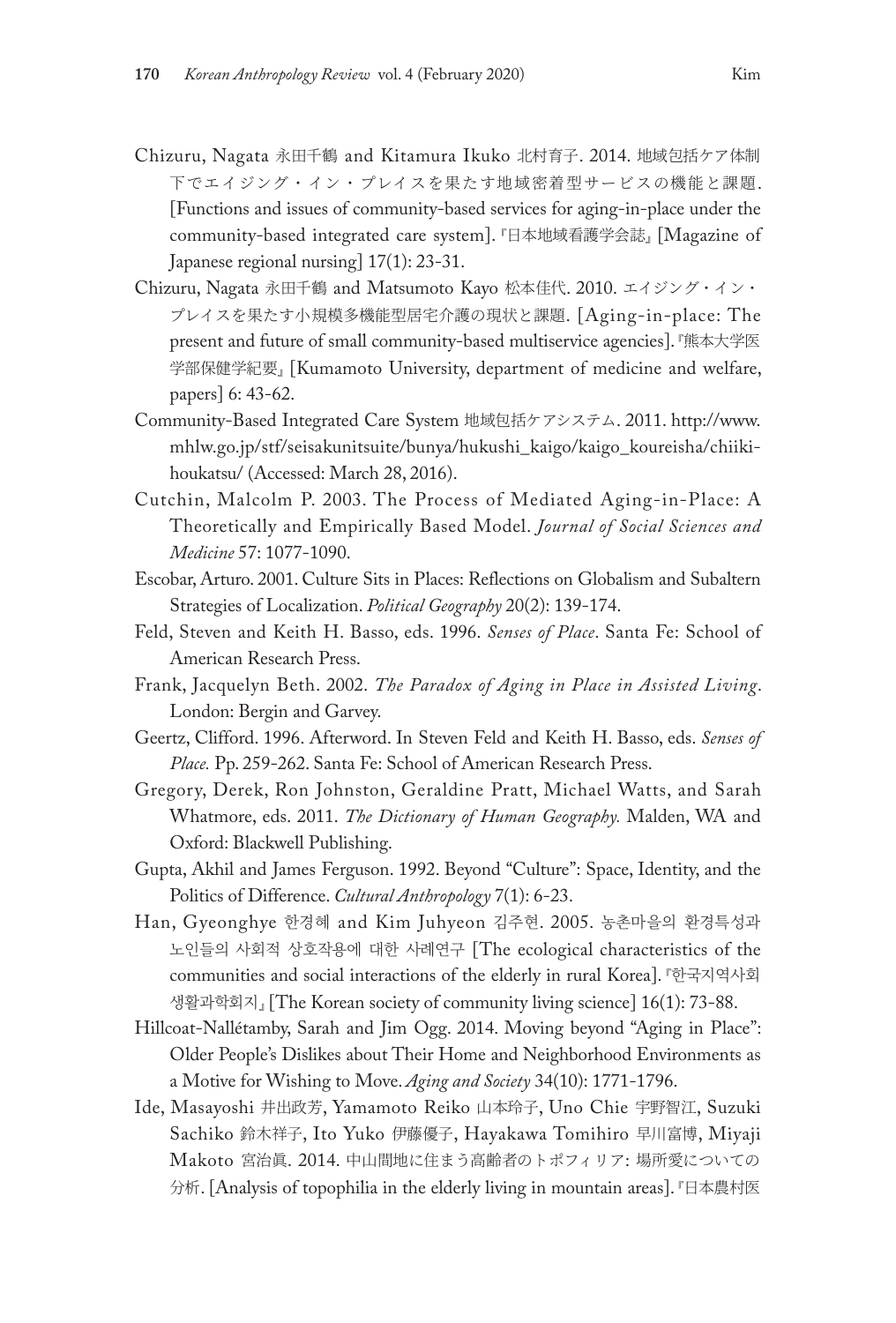学会雑誌』 [Japanese agricultural medicine association] 62(5): 726-744.

- Iecovich, Esther. 2014. Aging in Place: From Theory to Practice. *Anthropological Notebooks* 20(1): 21-33.
- Iijima, Katsuya 飯島勝矢. 2012. 何が求められているのか? 千葉県柏市健康長寿都市計画 から: [Aging in Place] を目指して. [What are you looking for?: Goals for aging in place from plans for Kashiwa City in Chiba Prefecture, a healthy longevity city]. 『日本老年医学会雑誌』 [The magazine of the Japanese geriatric medical association] 49(6): 693-696.
- Iijima, Katsuya 飯島勝矢. 2015. 在宅医療の立場から: 安心して暮らせるコミュニティづく り [Create a safe and secure community]. 『学術の動向』 [Trends in medical technology] 20(1): 60-64.
- Ingold, Tim. 1993. The Temporality of the Landscape. *World Archaeology* 25(2): 152- 174.
- Jeong, Heonmok 정헌목. 2013. 전통적인 장소의 변화와 '비장소'(non-place)의 등장: 마르 크 오제의 논의와 적용사례들을 중심으로 [A Review of studies on "non-place" of Marc Augé]. 『비교문화연구』 [Comparative culture research] 19(1): 107-141.
- Jeong, Jinung 정진웅. 2000. 노년의 정체성 지속을 위한 한 은퇴촌 주민들의 노력 [Recapturing self: Continuity in a retirement town]. 『한국문화인류학』 [Korean cultural anthropology] 33(2): 301-329.
- Jeong, Jinung 정진웅. 2014. 반연령주의적 문화 실천으로서의 노년 연구: 고령화시대의 노년 연구에 관한 제언 [Gerontological research as anti-ageist cultural practice: A proposal for gerontological studies in the aging era]. 『보건사회연구』 [Health and social welfare review] 34(3): 452-476.
- Jeong, Yongmun정용문. 2013. 호주의 '현 거주지에서의 노화 (aging-in-place)' 지원 정책이 한국의 노인복지정책에 주는 시사점 [Aged care policies supporting aging-in-place in Australia and their implications for Korean aged care policy]. 『한국노년학』 [ Journal of Korean gerontological society] 33(4): 847-863.
- Jo, Ara 조아라. 2013. 일본의 고령자 거주문제와 주거정책: Aging in Place를 중심으로 [Housing policy for the elderly and the meaning of "aging in place" in Japan]. 『대한지리학회』 [ Journal of the Korean geographical society] 48(5): 709-727.
- Joseph, Alun E. and A.I. (Lex) Chalmers. 1995. Growing Old in Place: A View from Rural New Zealand. *Health and Place* 1(2): 79-90.
- Kaup, Migette. 2009. Life-Span Housing for Aging in Place: Addressing the Home as an Integrated Part of the Solution to Long-Term Care in America. *Seniors Housing and Care Journal* 17(1): 101-113.
- Keeling, Sally. 1999. Aging in (a New Zealand) Place: Ethnography, Policy and Practice. *Social Policy Journal of New Zealand* 13: 95-114.
- Kim, Huigyeong [Kim Heekyoung] 김희경. 2015. '핀핀코로리 (ぴんぴんころり)의 비밀': 일본 나가노현 사쿠시에서의 생명 정치와 노년의 자기윤리 [The secret of *pinpin korori*: The biopolitics and ethics for the self of the old in super-aging Japan].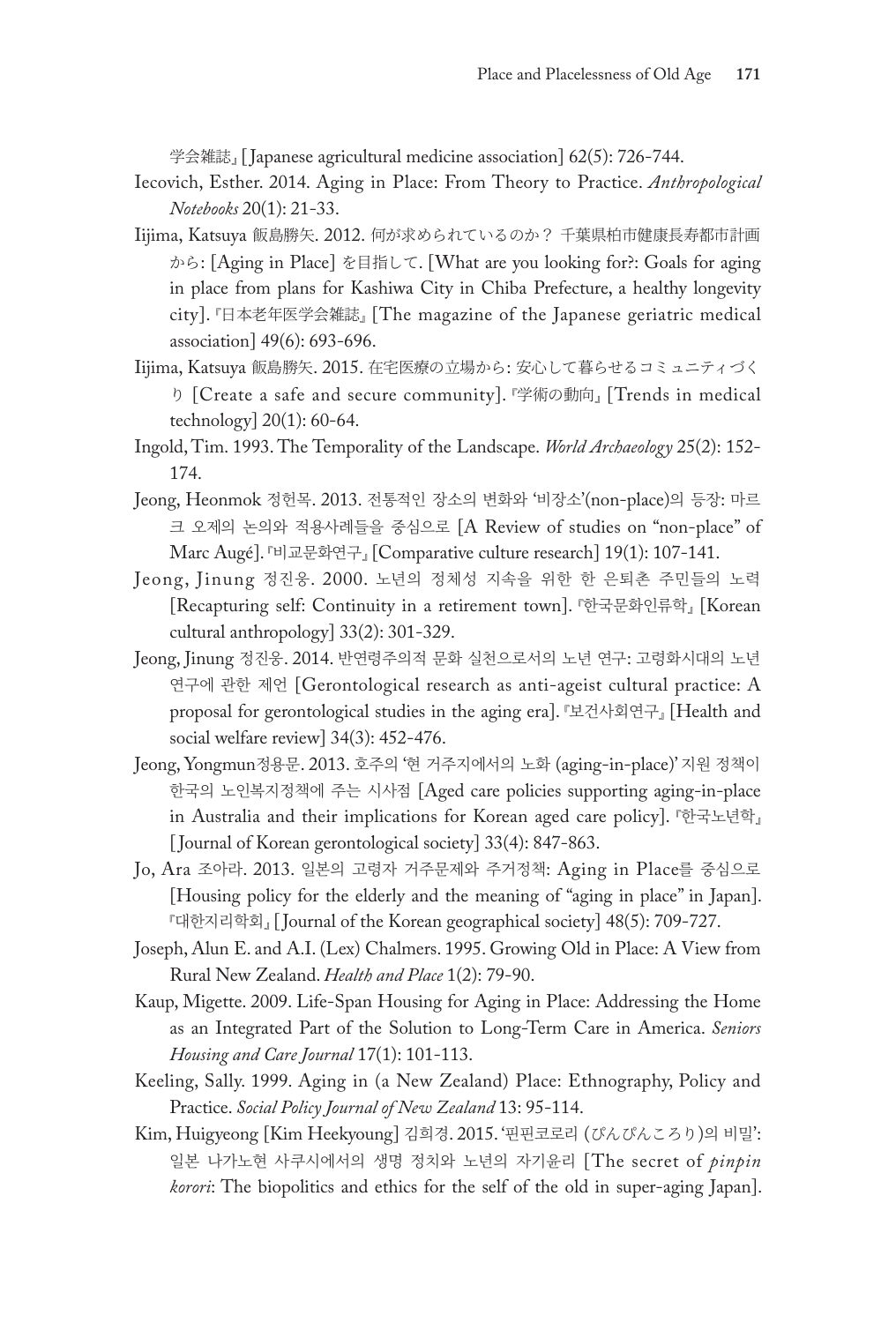Ph.D. dissertation, Seoul National University.

- Kim, Hyeongyeong 김현경. 2015. 『사람, 장소, 환대』 [People, place, and hospitality]. Seoul: Munhwagwa jiseongsa 문화과 지성사.
- Kim, Yeongju 김영주. 2006. Aging in Place 활성화를 위한 노인가구의 주택개조실태 및 요구조사 [A study on residential remodeling and needs of elderly households to activate "aging in place"]. 『생활과학논집』 [ Journal of life science] 23: 13-35.
- Koshida, Akiko 越田明子. 2011. 居所型生活支援の構造と介護領域の拡大: 住宅·社会福 祉·介護保険施策の関係から [The expansion of scope of reforms and structure of social residential support: A focus on the relationship between housing, social welfare, and policies of insurance reform]. 『長野大学紀要』 [Treatise of Nagano University] 33(1): 29-38.
- Löfqvist, Charlotte, Marianne Granbom, Ines Himmelsbach, Susanne Iwarsson, Frank Oswald, and Maria Haak. 2013. Voices on Relocation and Aging in Place in Very Old Age: A Complex and Ambivalent Matter. *The Gerontologist* 53(6): 919-927.
- Masuda, Hiroya 마스다 히로야. 2015. 『지방 소멸: 인구감소로 연쇄붕괴하는 도시와 지방의 생존전략』 [Regional extinction: Survival strategies for cities and regions serially collapsing through population decrease]. Trans. by Kim Jeonghwan 김정환. Seoul: Wiseberry 와이즈베리.
- McCunn, Lindsay and Robert Gifford. 2014. Accessibility and Aging in Place in Subsidized Housing. *Senior Housing and Care Journal* 22(1): 18-29.
- Means, Robin. 2007. Safe as Houses? Aging in Place and Vulnerable Older People in the UK. *Social Policy and Administration* 41(1): 65-85.
- Ministry of Economy, Trade and Industry 経済産業省. 2010. 『地域生活インフラを支え る流通のあり方研究かい報告―地域社会とともに生きる流 通지』 [Research report on form of distribution of support infrastructure for regional life: Distribution in harmony with regional community].
- Ministry of Health, Labor and Welfare 厚生労働省. 2005. 『介護保険制度の見直しにつ いて』 [On the revision of the long-term care insurance system], 厚生労働省 [Ministry of Health, Labor and Welfare] 介護制度改革本部 [Long-term care system headquarters]. http://www.mhlw.go.jp/topics/kaigo/osirase/tp040922-1. html
- Ministry of Internal Affairs and Communication Bureau of Statistics 総務省 統計局. 2013. 平成 25 年住宅 ·土地統計調査結果による住宅に関する主な指標 [Key indicators in housing according to the results of land statistics surveys over 25 years] http://www.stat.go.jp/data/jyutaku/topics/pdf/topics86\_2.pdf (Accessed: January 13, 2016).
- Minkler, Meredith. 1996. Critical Perspectives on Aging: New Challenges for Gerontology. *Aging and Society* 16: 467-487.
- Nagano Prefecture 長野県. 2013. 住宅統計 [Housing statistics] http://www3.pref.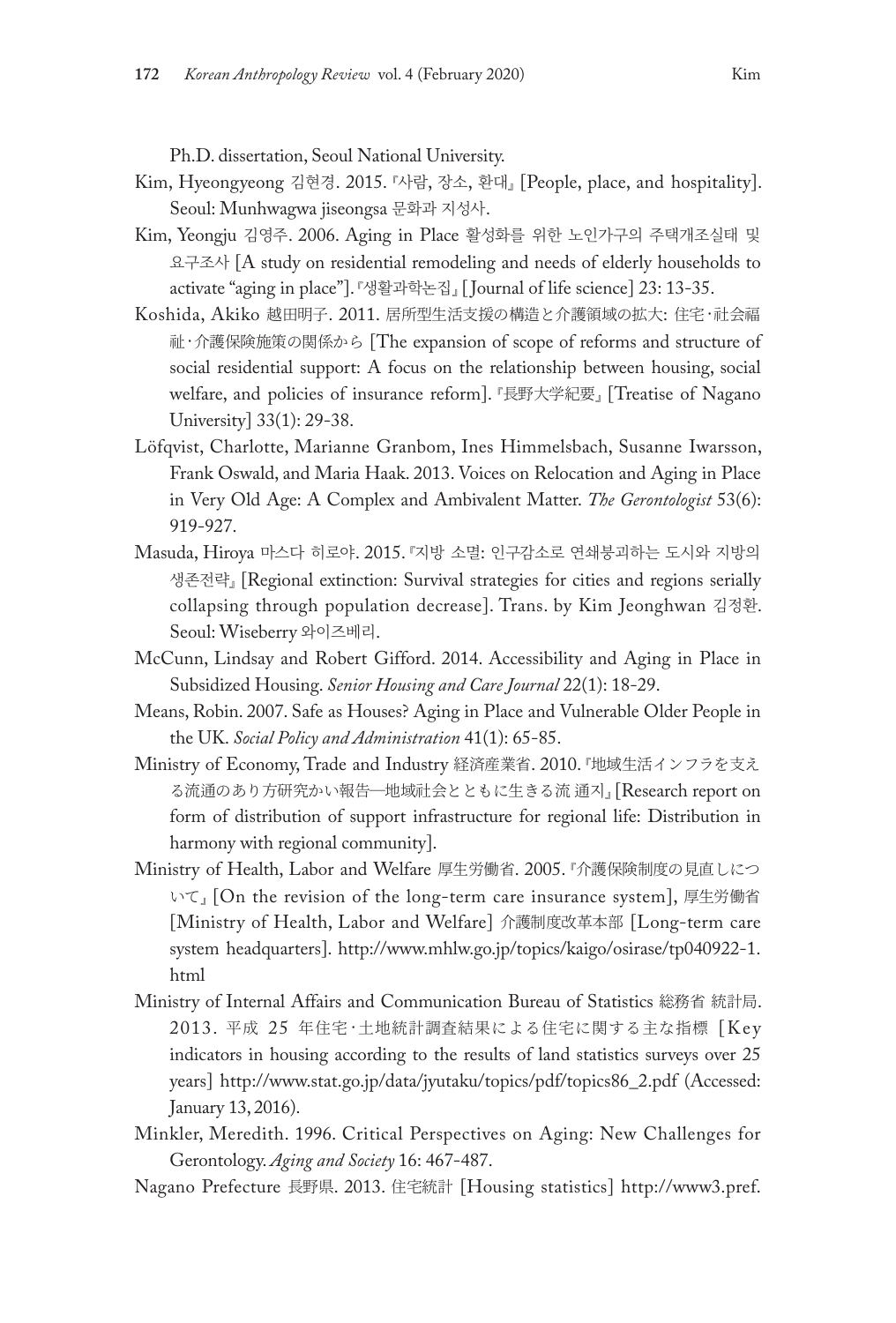nagano.lg.jp/tokei/1\_jutaku/jutakutop.htm (Accessed: January 13, 2016).

- Obuchi, Shuichi 大渕修. 2014. 介護予防の街づくり: Aging in Place を見据えた高齢者に 対する予防戦略 [Making a path for prevention: prevention strategies for elderly who want aging in place]. 臨床実践講座 [Clinical practice lecture], 『理学療法学』 [Medical therapy studies]  $1(7)$ : 462-468.
- Ohashi, Sumiko 大橋寿美子 and Kato Hitomi 加藤仁美. 2014. 郊外住宅地における地域 住民と大学生による高齢者の居場所の形成-伊勢原市愛甲原住 宅での活動初期の 試みから [Formation of the alternative place for elderly in suburban residential area supported by local residents and university students: From an attempt in the initial stage of the activity in the case of Aikohara]. 『湘北紀要』 [Shohoku treatises] 35(10): 41-51.
- Ohwa, Mie. 2010. Role of NPOs to Promote "Aging in Place" Enhancing the Establishment of an Informal Support System in the Neighborhood. *Kwansei Gakuin University Social Sciences Review* 15: 1-12.
- Ralph, Edward 렐프 에드워드. 2005. 『장소와 장소상실』 [Place and placelessness]. Trans. by Kim Deokhyeon 김덕현, Kim Hyeonju 김현주 and Sim Seunghoe 심승회. Seoul: Nonhyeong 논형.
- Rodman, Margaret C. 1992. Empowering Place: Multilocality and Multivocality. *American Anthropologist* 94(3): 640-656.
- Rubinstein, Robert I. and Patricia A. Parmelee. 1992. Attachment to Place and Representation of the Life Course by the Elderly. In Irwin Altman and Setha M. Low, eds. *Place Attachment*. Pp. 139-163. New York: Plemnum Press.
- Saku City 佐久市. 2014. https://www.city.saku.nagano.jp/shisei/profile/tokei/ tokeisho/index.html (Accessed: April 2, 2016).
- Saku City Historical Compilation Committee 佐久市志編纂委員会. 2003. 『佐久市志-歴史編 5(現代編)上』 [Saku City historiography 5, contemporary period, part 1].
- Scharlach, Andrew, Carrie Graham, and Amanda Lehning. 2011. The "Village" Model: A Consumer-Driven Approach for Aging in Place. *The Gerontologist*  52(3): 418-427.
- Shinano Mainichi Shinbun 信濃毎日新聞. 2010. 知事になるあなたへ: 介護 施設不足 [An appeal to governor elect: Insufficient care facilities]. *Shinano Mainichi Shinbun*, July 27, 2010.
- Shinano Mainichi Shinbun 信濃毎日新聞. 2011. いつの間にか 買い物弱者? その 1[All of a sudden a "weak shopper"?]. *Shinano Mainichi Shinbun*, August 1, 2011.
- Singelenberg, Jeroen, Holger Stolarz, and Mary E. McCall. 2014. Integrated Service Areas: An Innovative Approach to Housing, Services and Supports for Older Persons Aging in Place. *Journal of Community and Applied Social Psychology*  24(1): 69-73.
- Smith, Robert J. 1999. The Living and the Dead in Japanese Popular Religion. In Susan O. Long, ed. *Lives in Motion: Composing Circles of Self and Community in*